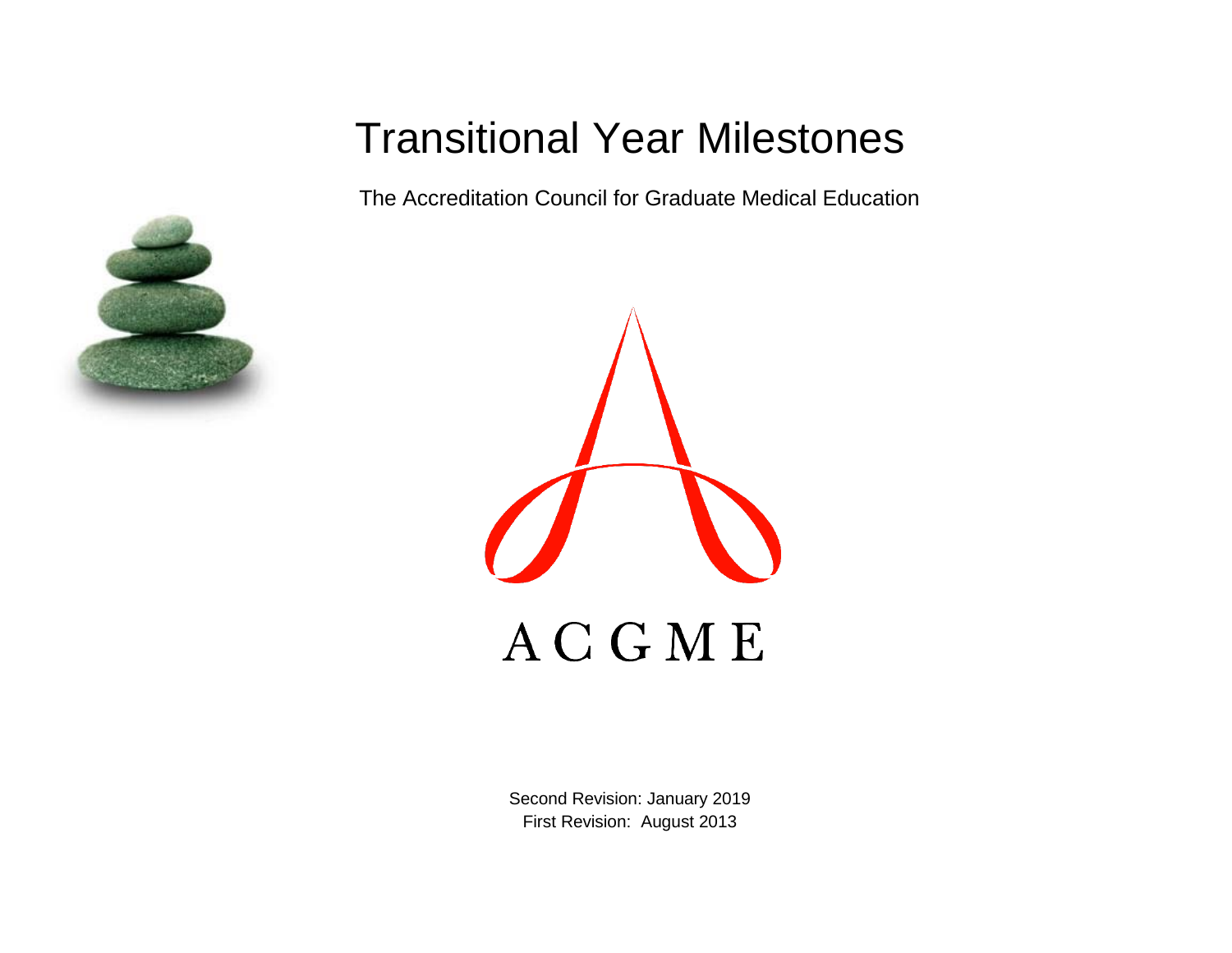## Transitional Year Milestones

The Milestones are designed only for use in evaluation of residents in the context of their participation in ACGMEaccredited residency programs. The Milestones provide a framework for the assessment of the development of the resident in key dimensions of the elements of physician competency in a specialty or subspecialty. They neither represent the entirety of the dimensions of the six domains of physician competency, nor are they designed to be relevant in any other context.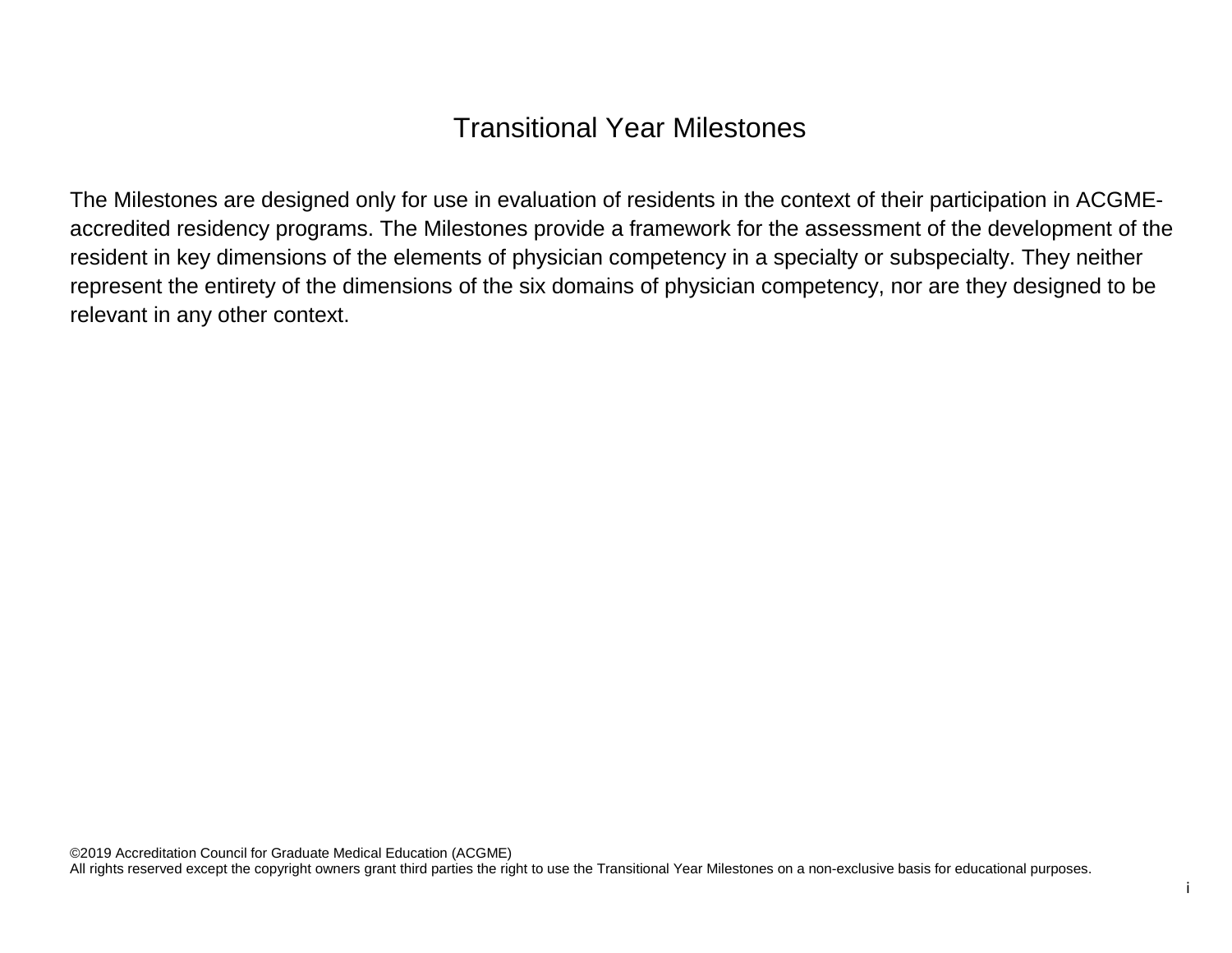#### **Transitional Year Milestones**

#### **Work Group**

Iris Cheng, MD Laura Edgar, EdD, CAE Cheryl Gross, MA, CAE Eric Matheson, MD Julie McCausland, MD, MS Anantha Padmanabhan, MD, FACS

Jeffrey Pettit, PhD Ryan Pong, MD Daniel Steigelman, MD Kathy Tynus, MD Amanda Xi, MD, MSE

*The ACGME would like to thank the following organizations for their continued support in the development of the Milestones:*

*Council of Transitional Year Program Directors*

*Transitional Year Review Committee*

*American Association of Colleges of Osteopathic Medicine*

*Association of American Medical Colleges* 

©2019 Accreditation Council for Graduate Medical Education (ACGME)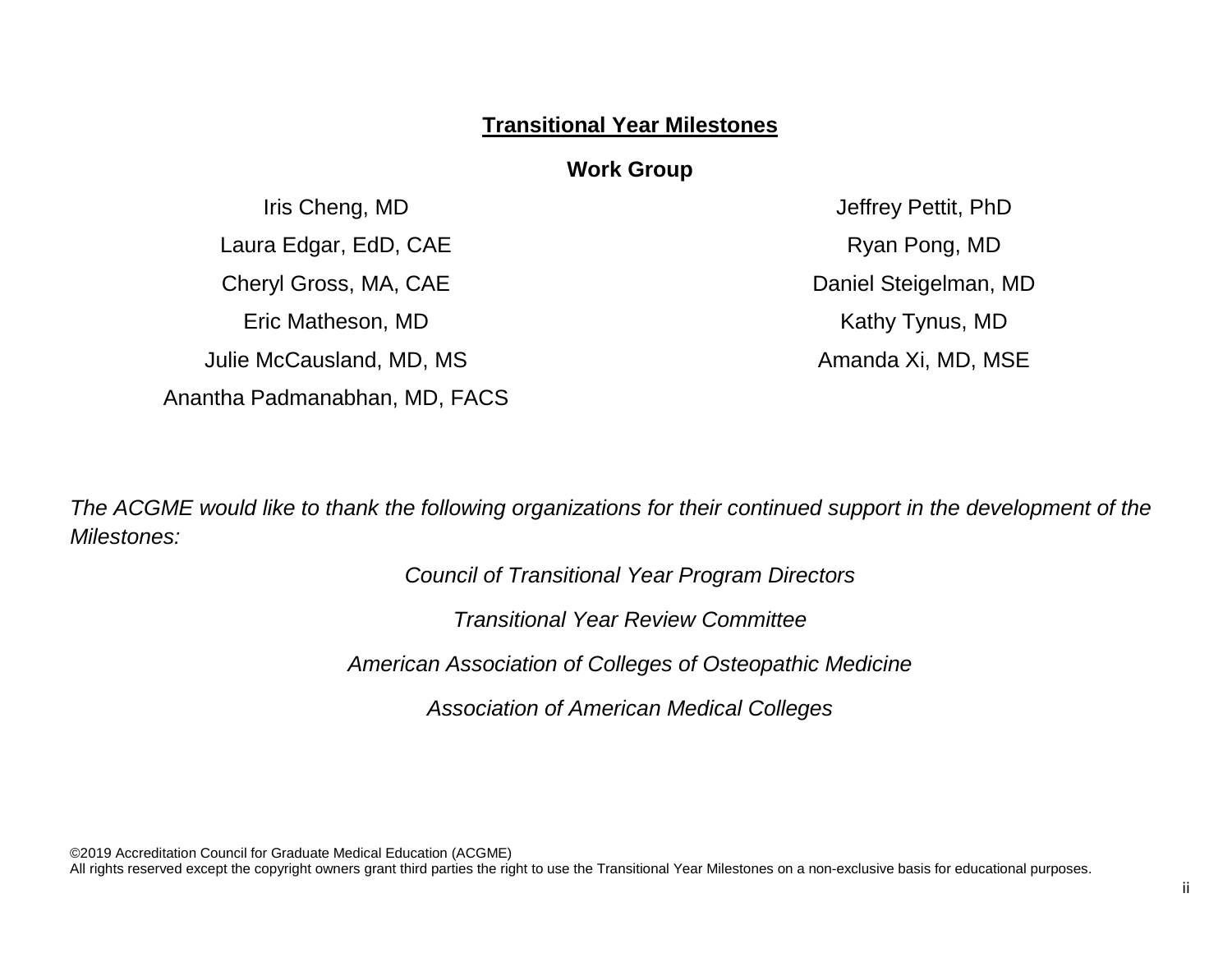### **Understanding Milestone Levels and Reporting**

This document presents the Milestones, which programs use in a semi-annual review of resident performance, and then report to the ACGME. Milestones are knowledge, skills, attitudes, and other attributes for each of the ACGME Competencies organized in a developmental framework. The narrative descriptions are targets for resident performance throughout their educational program.

Milestones are arranged into levels. Tracking from Level 1 to Level 5 is synonymous with moving from novice to expert resident in the specialty or subspecialty. For each reporting period, the Clinical Competency Committee will review the completed evaluations to select the milestone levels that best describe each learner's current performance, abilities, and attributes for each subcompetency.

These levels *do not* correspond with post-graduate year of education. Depending on previous experience, a junior resident may achieve higher levels early in his/her educational program just as a senior resident may be at a lower level later in his/her educational program. There is no predetermined timing for a resident to attain any particular level. Residents may also regress in achievement of their milestones. This may happen for many reasons, such as over scoring in a previous review, a disjointed experience in a particular procedure, or a significant act by the resident.

Selection of a level implies the resident substantially demonstrates the milestones in that level, as well as those in lower levels (see the diagram on page v).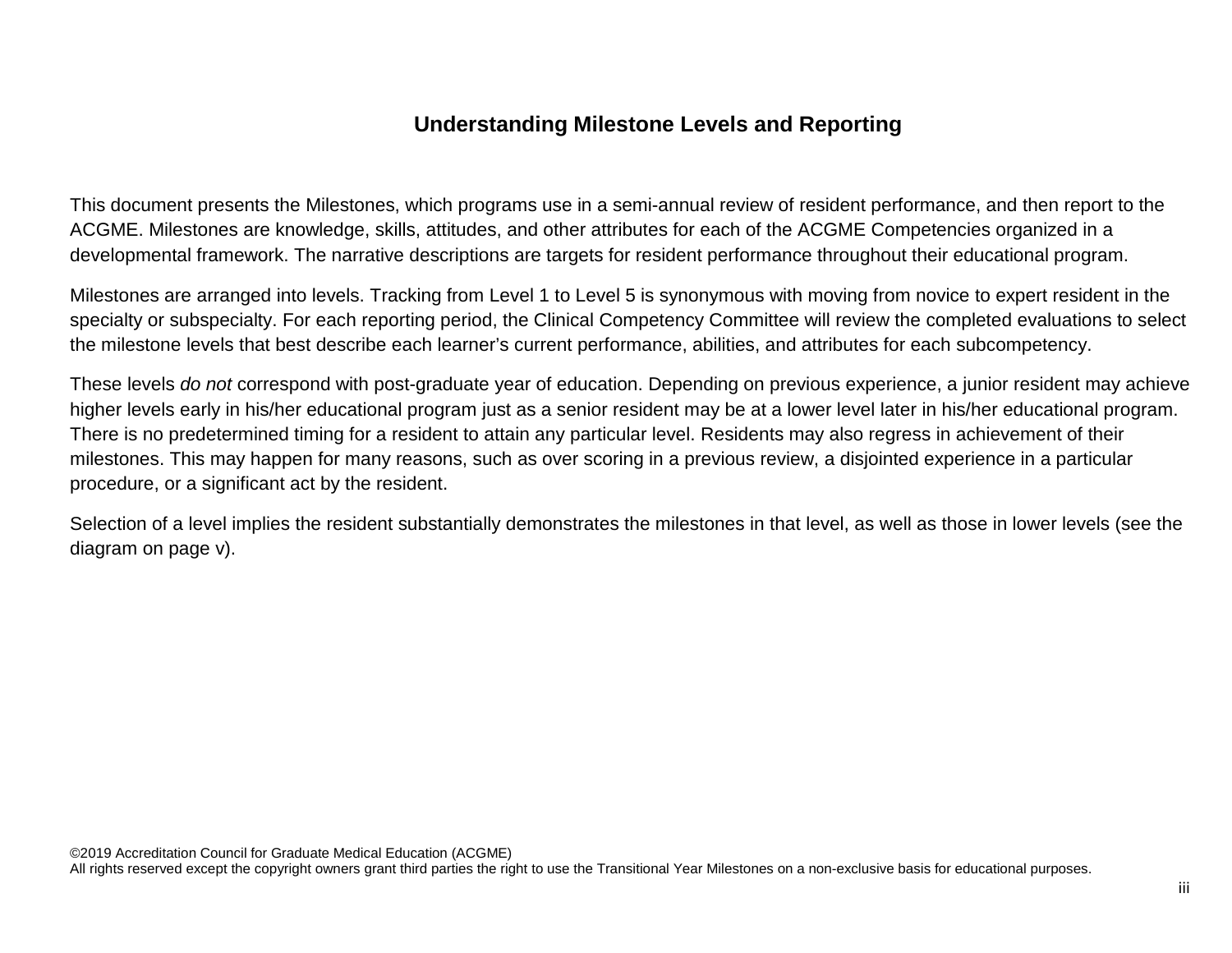#### **Additional Notes**

Level 4 is designed as a graduation *goal* but *does not* represent a graduation *requirement*. Making decisions about readiness for graduation and unsupervised practice is the purview of the program director. Furthermore, Milestones 2.0 include revisions and changes that preclude using Milestones as a sole assessment in high-stakes decisions (i.e., determination of eligibility for certification or credentialing). Level 5 is designed to represent an expert resident whose achievements in a subcompetency are greater than the expectation. Milestones are primarily designed for formative, developmental purposes to support continuous quality improvement for individual learners, education programs, and the specialty. The ACGME and its partners will continue to evaluate and perform research on the Milestones to assess their impact and value.

Examples are provided for some milestones within this document. Please note: the examples are not the required element or outcome; they are provided as a way to share the intent of the element.

Some milestone descriptions include statements about performing independently. These activities must occur in conformity to ACGME supervision guidelines as described in the Program Requirements, as well as to institutional and program policies. For example, a resident who performs a procedure independently must, at a minimum, be supervised through oversight.

A Supplemental Guide is also available to provide the intent of each subcompetency, examples for each level, assessment methods or tools, and other available resources. The Supplemental Guide, like examples contained within the Milestones, is designed only to assist the program director and Clinical Competency Committee, and is not meant to demonstrate any required element or outcome.

Additional resources are available in the [Milestones](http://www.acgme.org/What-We-Do/Accreditation/Milestones/Overview) section of the ACGME website. Follow the links under "What We Do" at [www.acgme.org.](http://www.acgme.org/)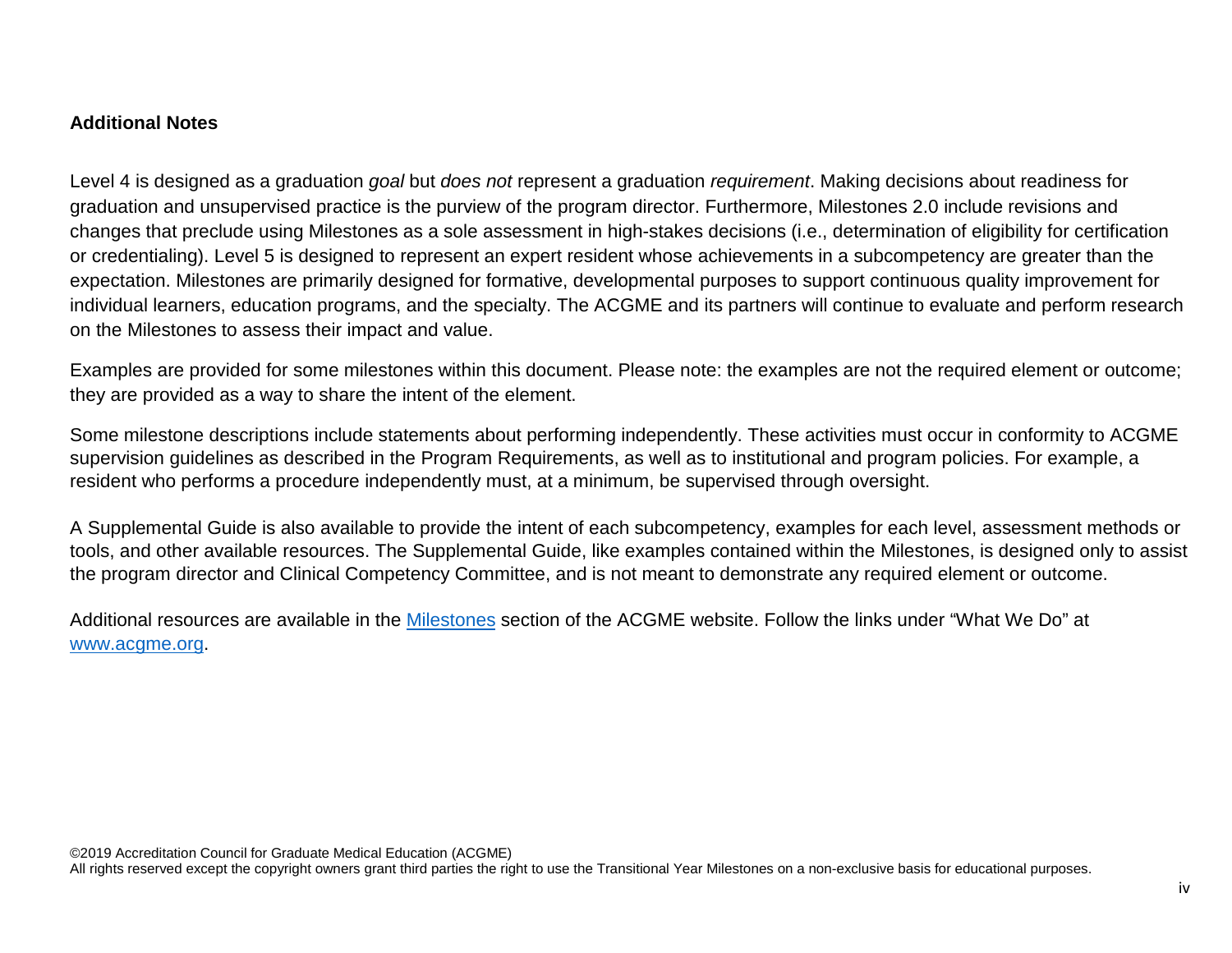The diagram below presents an example set of milestones for one sub-competency in the same format as the ACGME Report Worksheet. For each reporting period, a resident's performance on the milestones for each sub-competency will be indicated by selecting the level of milestones that best describes that resident's performance in relation to those milestones.

| Professionalism 3: Self-Awareness and Help-Seeking                                  |                                                                                                                                             |                                                                                                                      |                                                                                                                  |                                                                                                                                     |  |
|-------------------------------------------------------------------------------------|---------------------------------------------------------------------------------------------------------------------------------------------|----------------------------------------------------------------------------------------------------------------------|------------------------------------------------------------------------------------------------------------------|-------------------------------------------------------------------------------------------------------------------------------------|--|
| Level 1                                                                             | Level 2                                                                                                                                     | Level 3                                                                                                              | Level 4                                                                                                          | Level 5                                                                                                                             |  |
| Recognizes status of<br>personal and<br>professional well-being,<br>with assistance | Independently recognizes<br>status of personal and<br>professional well-being                                                               | With assistance,<br>proposes a plan to<br>optimize personal and<br>professional well-being                           | Independently develops<br>a plan to optimize<br>lifelong personal and<br>professional well being                 | Coaches others when<br>emotional responses or<br>limitations in<br>knowledge/skills do not<br>meet professional<br>expectations     |  |
| Recognizes limits in the<br>knowledge/skills of self,<br>with assistance            | Independently recognizes<br>limits and the<br>knowledge/skills of self or<br>team and demonstrates<br>appropriate help-seeking<br>behaviors | With assistance.<br>proposes a plan to<br>remediate or improve<br>limits in the knowledge/<br>skills of self or team | Independently develops<br>a plan to remediate or<br>improve limits in the<br>knowledge/skills of self<br>or team | Strives for self-<br>improvement to provide<br>the highest quality of<br>patient care through<br>lifelong learning and<br>education |  |
|                                                                                     |                                                                                                                                             |                                                                                                                      |                                                                                                                  |                                                                                                                                     |  |
| Comments:                                                                           |                                                                                                                                             |                                                                                                                      |                                                                                                                  | Not Yet Completed Level 1                                                                                                           |  |
|                                                                                     |                                                                                                                                             |                                                                                                                      |                                                                                                                  |                                                                                                                                     |  |
|                                                                                     | Selecting a response box in the                                                                                                             |                                                                                                                      | Selecting a response box on the line in                                                                          |                                                                                                                                     |  |
|                                                                                     | middle of a level implies that                                                                                                              |                                                                                                                      |                                                                                                                  | between levels indicates that milestones                                                                                            |  |
|                                                                                     | milestones in that level and in lower<br>levels have been substantially                                                                     |                                                                                                                      | in lower levels have been substantially                                                                          |                                                                                                                                     |  |
| demonstrated.                                                                       |                                                                                                                                             |                                                                                                                      | demonstrated as well as some                                                                                     |                                                                                                                                     |  |
|                                                                                     |                                                                                                                                             |                                                                                                                      | milestones in the higher level(s).                                                                               |                                                                                                                                     |  |

©2019 Accreditation Council for Graduate Medical Education (ACGME)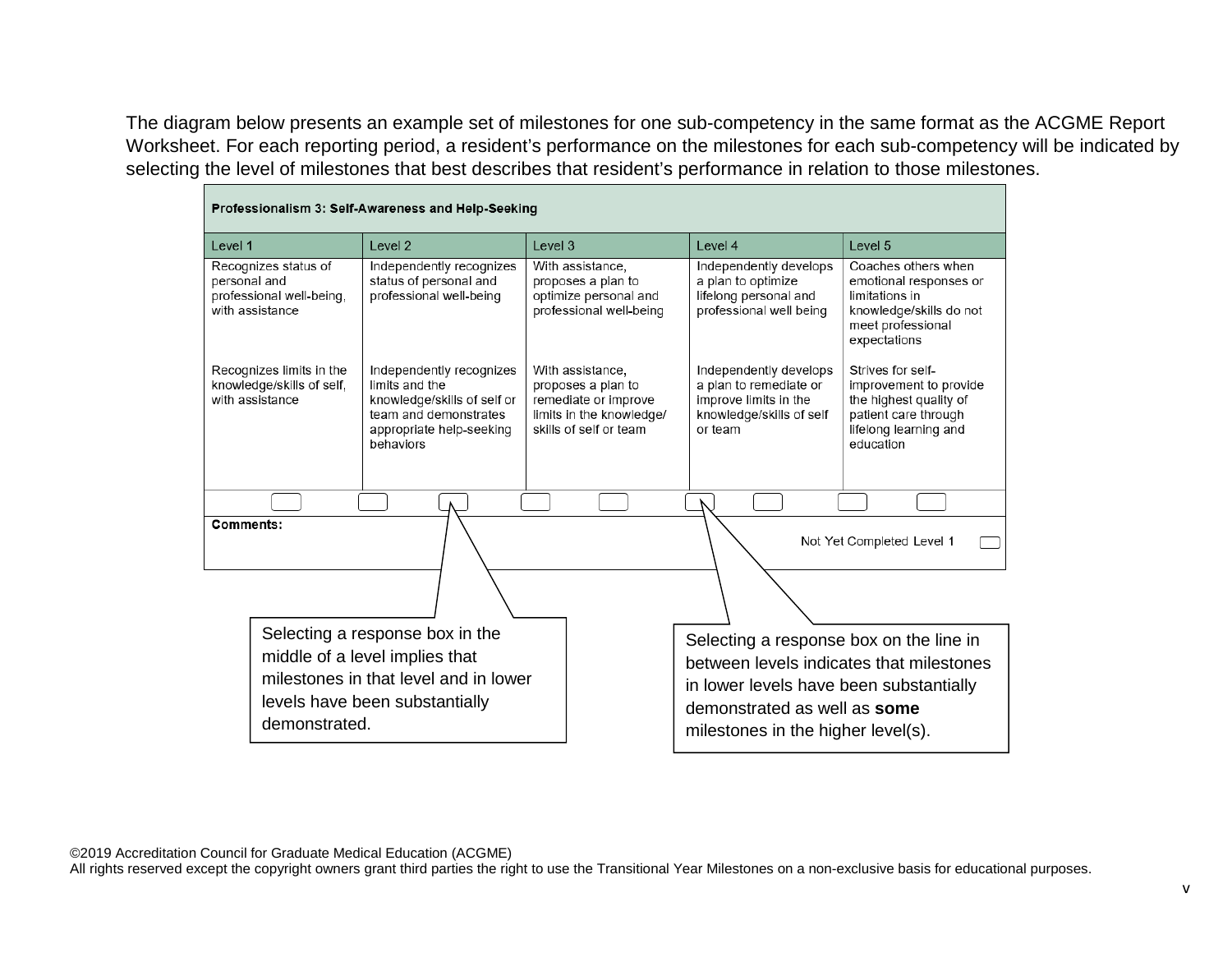| <b>Patient Care 1: History</b> |                                                                                                                   |                                                                                                                                      |                                                                                                                                             |                                                                                                                                |
|--------------------------------|-------------------------------------------------------------------------------------------------------------------|--------------------------------------------------------------------------------------------------------------------------------------|---------------------------------------------------------------------------------------------------------------------------------------------|--------------------------------------------------------------------------------------------------------------------------------|
| Level 1                        | Level 2                                                                                                           | Level <sub>3</sub>                                                                                                                   | Level 4                                                                                                                                     | Level 5                                                                                                                        |
| Obtains an accurate<br>history | Obtains and reports an<br>accurate, organized<br>history, and seeks<br>appropriate data from<br>secondary sources | Consistently obtains and<br>reports a comprehensive<br>and accurate history<br>incorporating clinical<br>patterns in historical data | Consistently obtains<br>and concisely reports a<br>focused history with<br>subtle details supportive<br>of a rational clinical<br>diagnosis | Consistently serves as a<br>role model and educator<br>in obtaining and<br>presenting a focused<br>history with subtle details |
|                                |                                                                                                                   |                                                                                                                                      |                                                                                                                                             |                                                                                                                                |
| <b>Comments:</b>               |                                                                                                                   |                                                                                                                                      |                                                                                                                                             | Not Yet Completed Level 1<br>Not Yet Assessable                                                                                |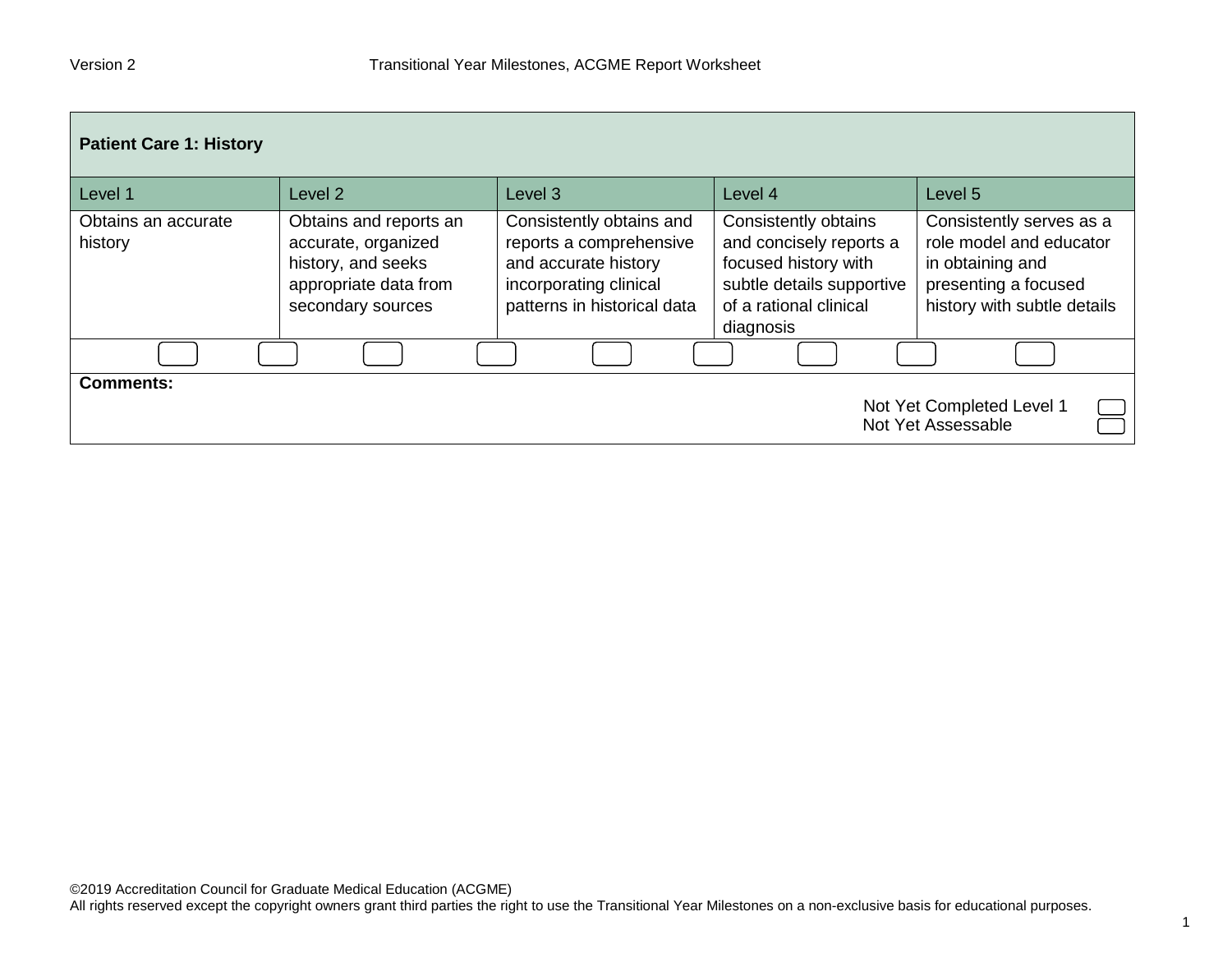| <b>Patient Care 2: Physical Examination</b>  |                                                                                                                                                |                                                                                                                                                           |                                                                                                                                  |                                                                                                           |  |
|----------------------------------------------|------------------------------------------------------------------------------------------------------------------------------------------------|-----------------------------------------------------------------------------------------------------------------------------------------------------------|----------------------------------------------------------------------------------------------------------------------------------|-----------------------------------------------------------------------------------------------------------|--|
| Level 1                                      | Level 2                                                                                                                                        | Level 3                                                                                                                                                   | Level 4                                                                                                                          | Level 5                                                                                                   |  |
| Performs a basic<br>physical exam accurately | Performs and reports an<br>accurate, organized<br>physical exam, and<br>identifies appropriate<br>physical findings for the<br>chief complaint | Consistently performs an<br>accurate and thorough<br>physical examination, and<br>reports relevant findings<br>in support of likely clinical<br>diagnosis | <b>Consistently identifies</b><br>and concisely reports<br>subtle physical findings;<br>is proficient with<br>advanced maneuvers | Consistently serves as a<br>role model and educator<br>in the performance of an<br>advanced physical exam |  |
|                                              |                                                                                                                                                |                                                                                                                                                           |                                                                                                                                  |                                                                                                           |  |
| <b>Comments:</b>                             |                                                                                                                                                |                                                                                                                                                           |                                                                                                                                  | Not Yet Completed Level 1<br>Not Yet Assessable                                                           |  |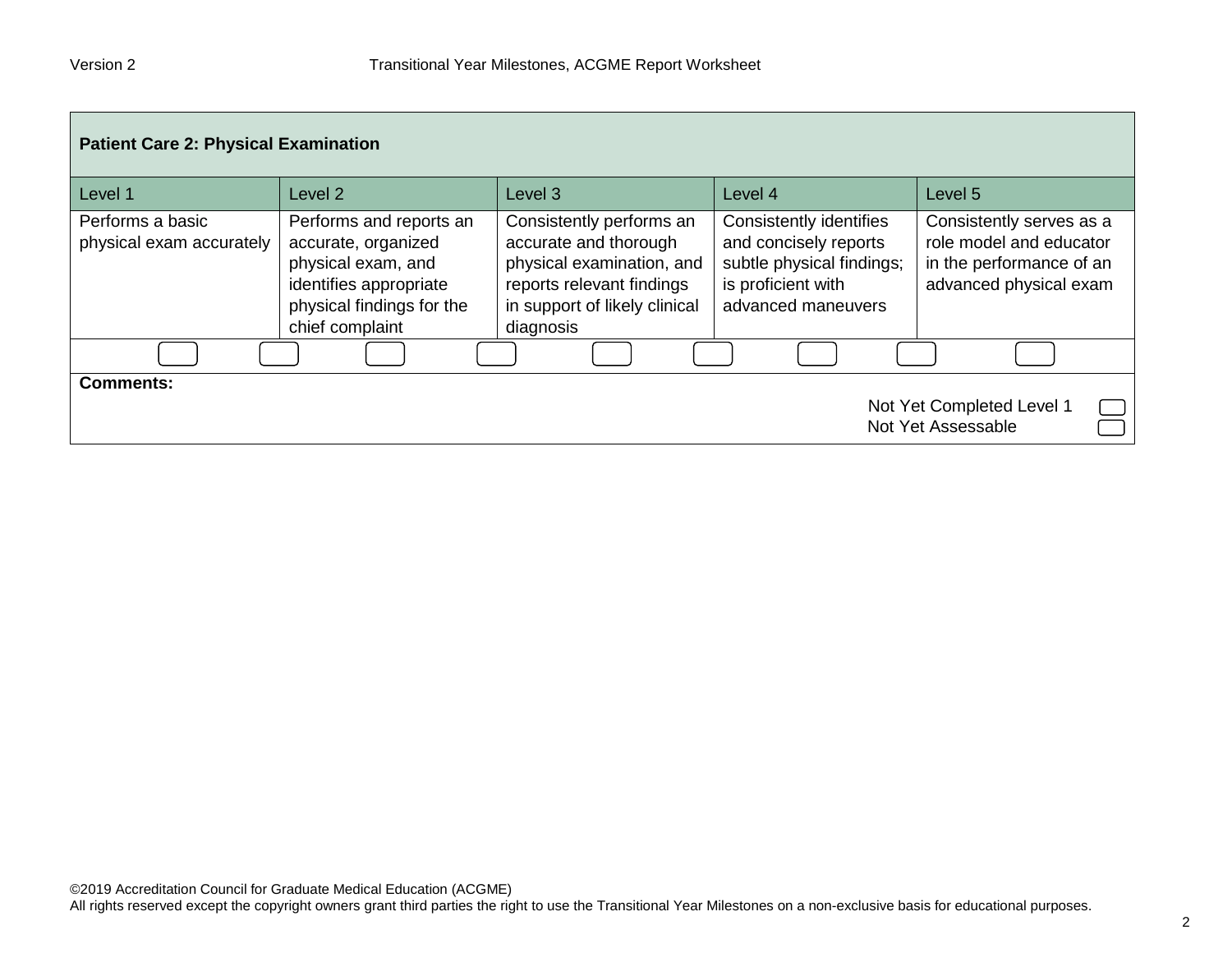| <b>Patient Care 3: Differential Diagnosis and Assessment</b>                                   |                                                                                |                                                                                                                                                                                                         |                                                                                                                                                                                    |                                                                                                                                             |
|------------------------------------------------------------------------------------------------|--------------------------------------------------------------------------------|---------------------------------------------------------------------------------------------------------------------------------------------------------------------------------------------------------|------------------------------------------------------------------------------------------------------------------------------------------------------------------------------------|---------------------------------------------------------------------------------------------------------------------------------------------|
| Level 1                                                                                        | Level 2                                                                        | Level 3                                                                                                                                                                                                 | Level 4                                                                                                                                                                            | Level <sub>5</sub>                                                                                                                          |
| Integrates patient-<br>specific information to<br>generate an appropriate<br>working diagnosis | Provides a prioritized<br>differential diagnosis<br>using supporting rationale | Consistently provides an<br>accurate diagnosis for<br>common medical<br>conditions; demonstrates<br>the ability to modify a<br>diagnosis based on a<br>patient's clinical course<br>and additional data | Consistently provides<br>an accurate diagnosis<br>for patients with multiple<br>co-morbidities or<br>uncommon medical<br>conditions, recognizing<br>sources of diagnostic<br>error | Consistently serves as a<br>role model and educator<br>for deriving accurate<br>diagnoses and<br>recognizing sources of<br>diagnostic error |
|                                                                                                |                                                                                |                                                                                                                                                                                                         |                                                                                                                                                                                    |                                                                                                                                             |
| <b>Comments:</b>                                                                               |                                                                                |                                                                                                                                                                                                         |                                                                                                                                                                                    | Not Yet Completed Level 1<br>Not Yet Assessable                                                                                             |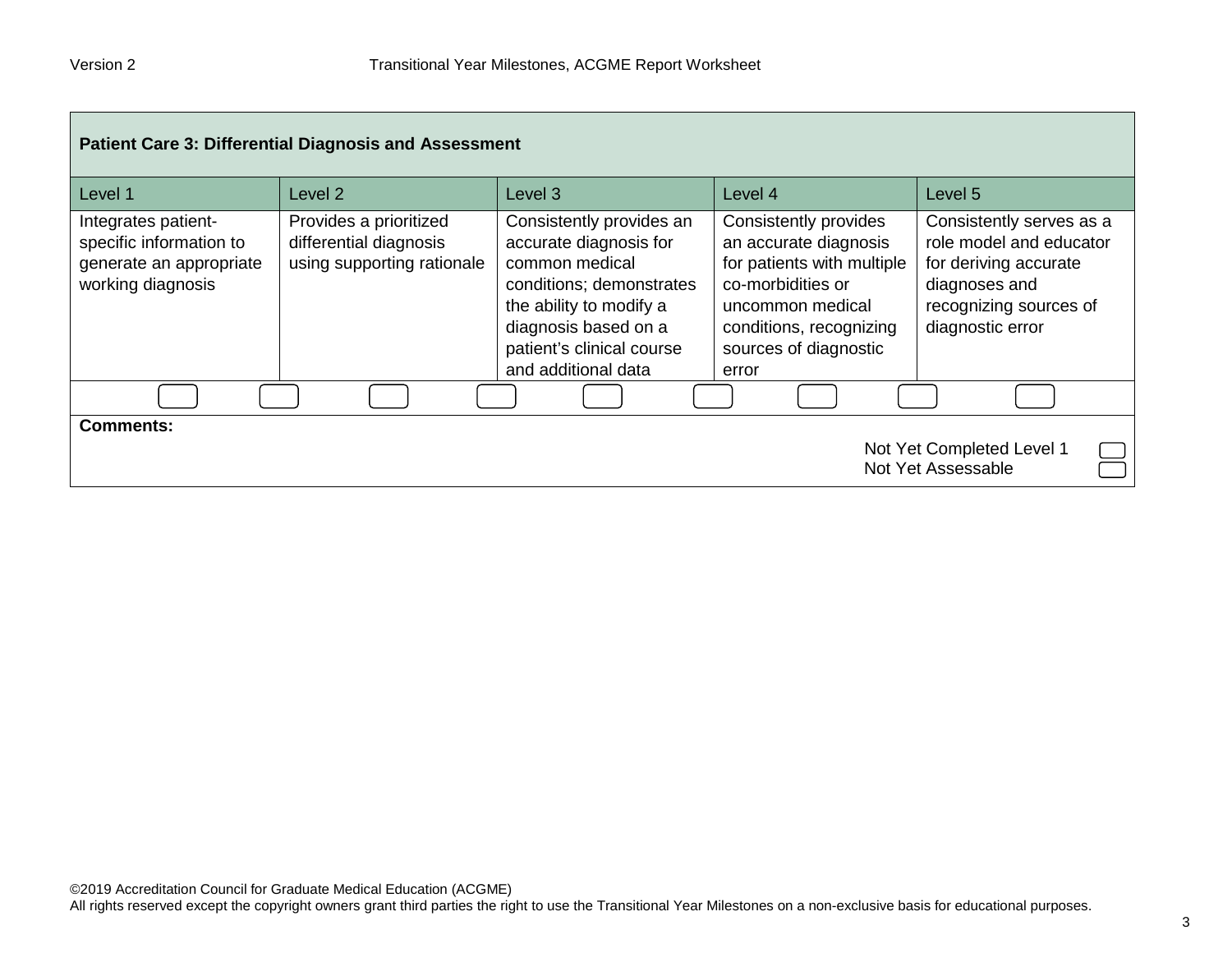| <b>Patient Care 4: Clinical Management</b>                                                      |                                                                                                                                        |                                                                                                                                          |                                                                                                                               |                                                                                                                                 |  |
|-------------------------------------------------------------------------------------------------|----------------------------------------------------------------------------------------------------------------------------------------|------------------------------------------------------------------------------------------------------------------------------------------|-------------------------------------------------------------------------------------------------------------------------------|---------------------------------------------------------------------------------------------------------------------------------|--|
| Level 1                                                                                         | Level 2                                                                                                                                | Level 3                                                                                                                                  | Level 4                                                                                                                       | Level 5                                                                                                                         |  |
| With direct supervision,<br>determines appropriate<br>tests and initiates a<br>therapeutic plan | With direct supervision,<br>orders appropriate tests,<br>and initiates a therapeutic<br>plan; provides rational<br>basis for decisions | With indirect supervision,<br>orders appropriate tests,<br>and initiates a therapeutic<br>plan; provides rational<br>basis for decisions | Consistently modifies<br>the therapeutic plan<br>based on test results<br>and the patient's clinical<br>course as appropriate | Implements testing and<br>therapeutic plans,<br>integrating patient<br>preferences, evidence-<br>based guidelines, and<br>costs |  |
|                                                                                                 |                                                                                                                                        |                                                                                                                                          |                                                                                                                               |                                                                                                                                 |  |
| <b>Comments:</b>                                                                                |                                                                                                                                        |                                                                                                                                          |                                                                                                                               | Not Yet Completed Level 1<br>Not Yet Assessable                                                                                 |  |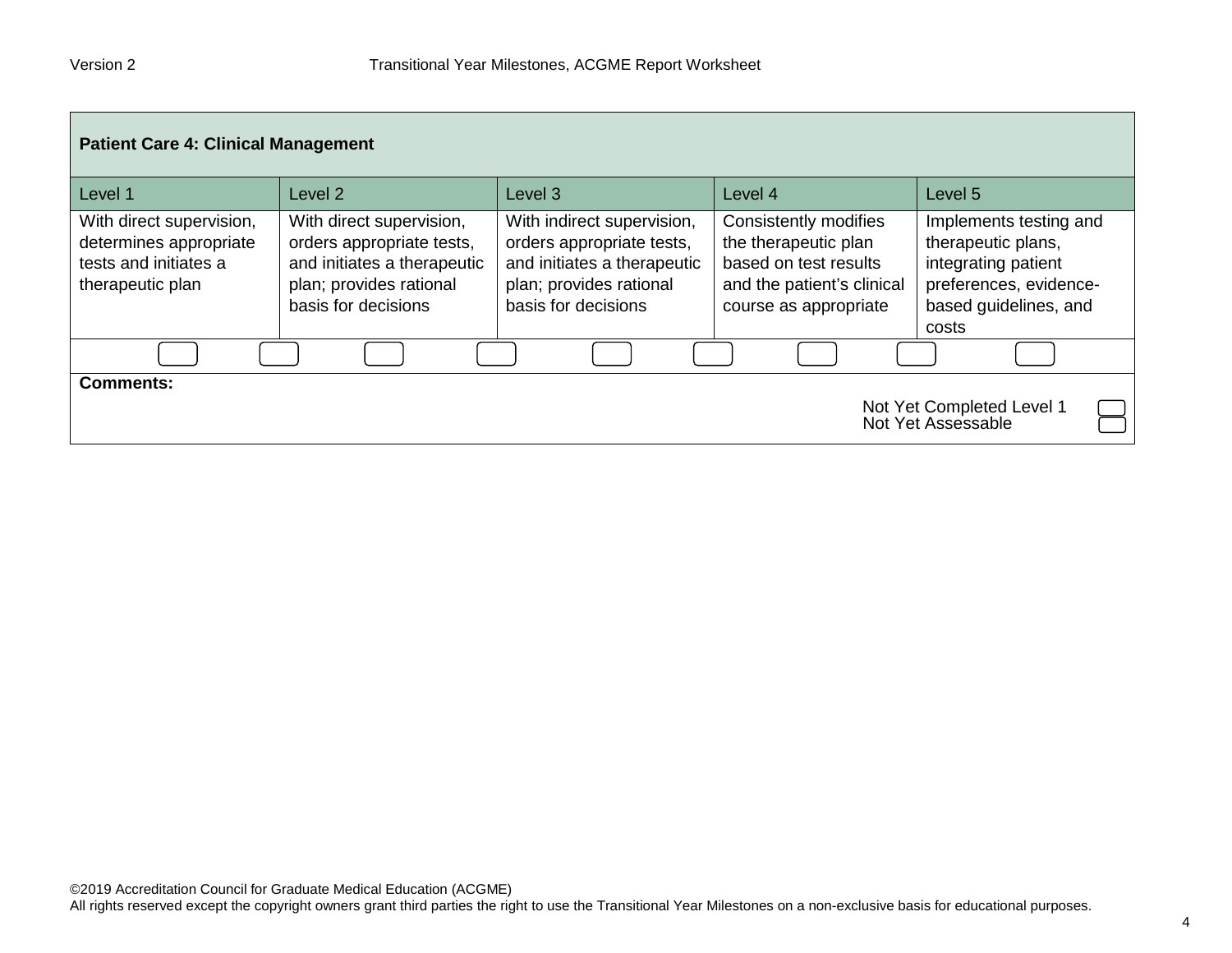┍

| <b>Patient Care 5: Urgent and Emergent Medical Conditions</b>                                               |                                                                                         |                                                                                                                                            |                                                                                                                                            |                                                                |
|-------------------------------------------------------------------------------------------------------------|-----------------------------------------------------------------------------------------|--------------------------------------------------------------------------------------------------------------------------------------------|--------------------------------------------------------------------------------------------------------------------------------------------|----------------------------------------------------------------|
| Level 1                                                                                                     | Level 2                                                                                 | Level 3                                                                                                                                    | Level 4                                                                                                                                    | Level 5                                                        |
| Recognizes urgent and<br>emergent medical<br>conditions and initiates<br>system protocols as<br>appropriate | Performs an initial<br>assessment of patients<br>with urgent and emergent<br>conditions | Provides initial<br>stabilization of patients<br>with urgent and emergent<br>medical conditions, as<br>well as safe transitions in<br>care | Coordinates the initial<br>assessment and<br>management of urgent<br>and emergent<br>conditions with the<br>interprofessional care<br>team | Anticipates clinical<br>decompensation and<br>intervenes early |
| Knows code status                                                                                           | Discusses and clarifies<br>code status with patient<br>and family                       | Uses code status in<br>clinical decision making                                                                                            | Considers patient and<br>family wishes to modify<br>code status and<br>subsequent care as<br>appropriate                                   | Leads conversation with<br>medical team when care<br>is futile |
|                                                                                                             |                                                                                         |                                                                                                                                            |                                                                                                                                            |                                                                |
| <b>Comments:</b><br>Not Yet Completed Level 1<br>Not Yet Assessable                                         |                                                                                         |                                                                                                                                            |                                                                                                                                            |                                                                |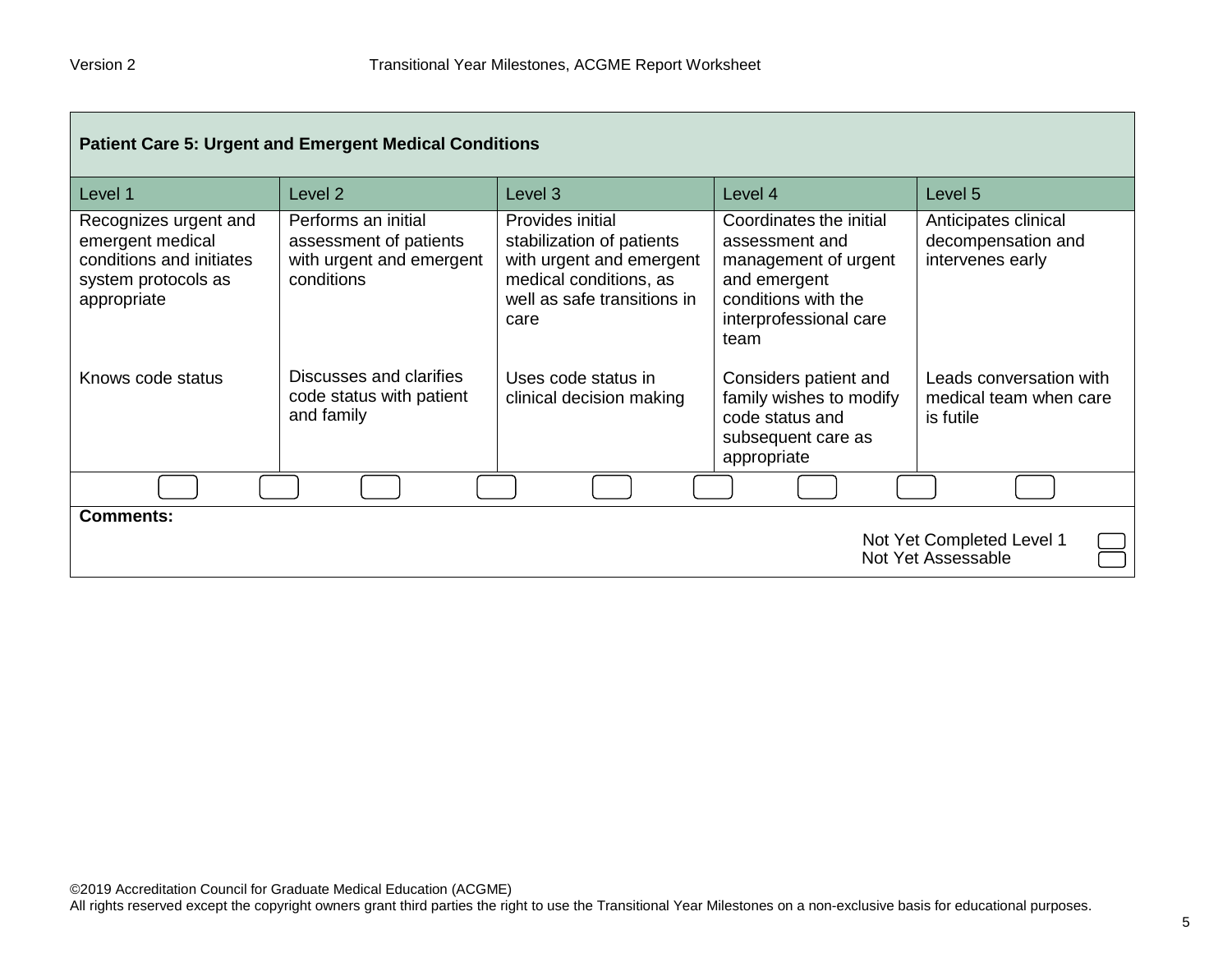| <b>Patient Care 6: Care of Diverse Patients</b>                                                                                                                            |                                                           |                                                                                       |                                                                                     |                                                                                   |  |
|----------------------------------------------------------------------------------------------------------------------------------------------------------------------------|-----------------------------------------------------------|---------------------------------------------------------------------------------------|-------------------------------------------------------------------------------------|-----------------------------------------------------------------------------------|--|
| Level 1                                                                                                                                                                    | Level 2                                                   | Level <sub>3</sub>                                                                    | Level 4                                                                             | Level 5                                                                           |  |
| Describes basic health<br>needs of diverse patients<br>(e.g., gender, age,<br>culture, race, religion,<br>disabilities, sexual<br>orientation, substance<br>use disorders) | Addresses health needs<br>specific to diverse<br>patients | Provides anticipatory<br>guidance for health needs<br>specific to diverse<br>patients | Teaches peers and/or<br>students on health<br>needs specific to<br>diverse patients | Advocates in the<br>community for health<br>needs specific to diverse<br>patients |  |
|                                                                                                                                                                            |                                                           |                                                                                       |                                                                                     |                                                                                   |  |
| <b>Comments:</b>                                                                                                                                                           |                                                           |                                                                                       |                                                                                     | Not Yet Completed Level 1<br>Not Yet Assessable                                   |  |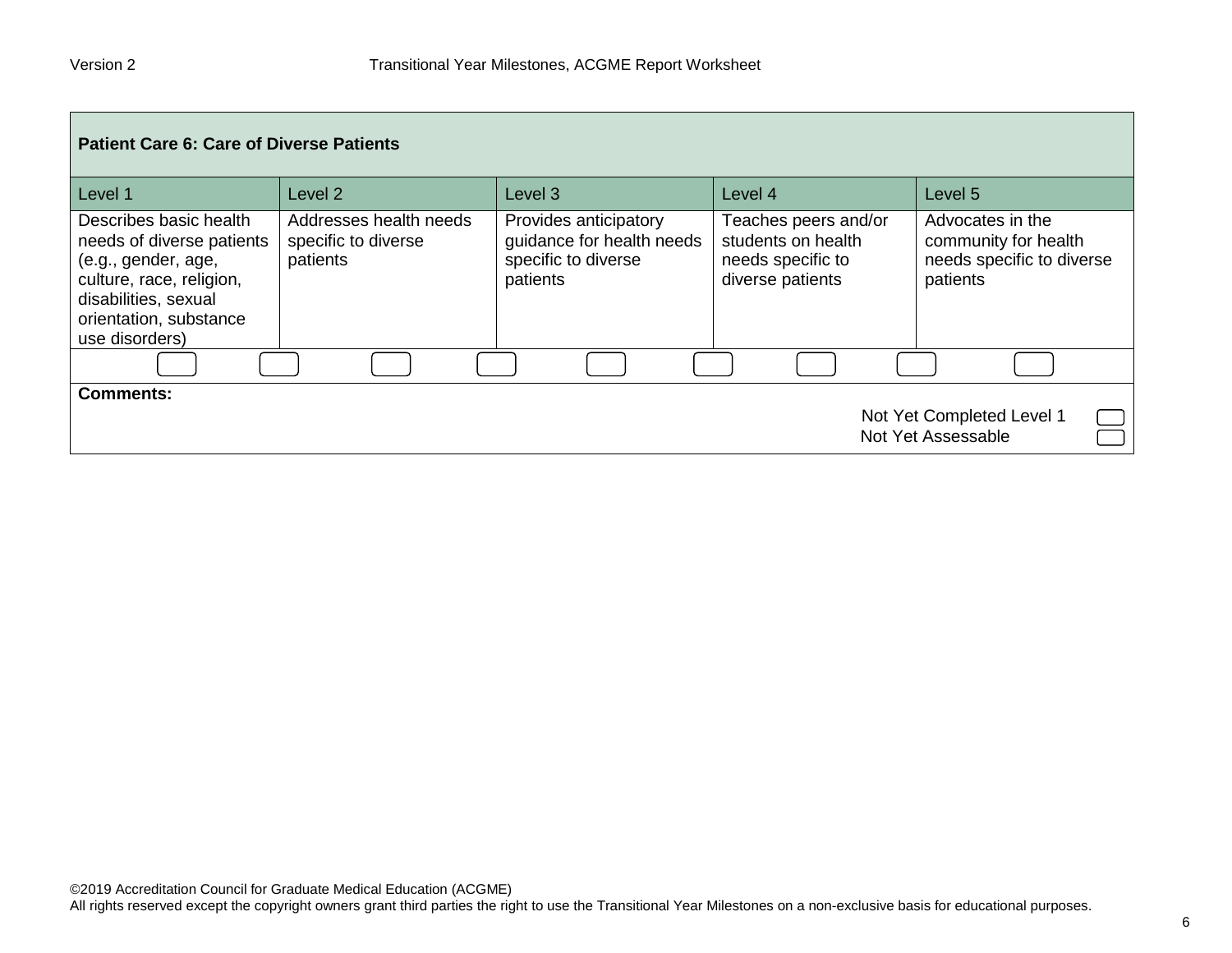| <b>Medical Knowledge 1: Clinical Reasoning</b>                                                                             |                                                                                                                                                                      |                                                                                                                      |                                                                                               |                                                                                                                                  |
|----------------------------------------------------------------------------------------------------------------------------|----------------------------------------------------------------------------------------------------------------------------------------------------------------------|----------------------------------------------------------------------------------------------------------------------|-----------------------------------------------------------------------------------------------|----------------------------------------------------------------------------------------------------------------------------------|
| Level 1                                                                                                                    | Level <sub>2</sub>                                                                                                                                                   | Level <sub>3</sub>                                                                                                   | Level 4                                                                                       | Level 5                                                                                                                          |
| Uses educational<br>resources to answer<br>clinical questions and to<br>recognize gaps in<br>personal medical<br>knowledge | Integrates basic science<br>knowledge, interpretation<br>of test results, and social<br>and behavioral<br>determinants of health<br>into clinical decision<br>making | Incorporates preferences<br>from patients, family, and<br>interprofessional team<br>into clinical decision<br>making | Develops a rational<br>treatment approach in<br>ambiguous medical<br>and/or social situations | Consistently serves as a<br>role model and educator<br>in the navigation of<br>complex and ambiguous<br>clinical decision making |
|                                                                                                                            |                                                                                                                                                                      |                                                                                                                      |                                                                                               |                                                                                                                                  |
| <b>Comments:</b><br>Not Yet Completed Level 1<br>Not Yet Assessable                                                        |                                                                                                                                                                      |                                                                                                                      |                                                                                               |                                                                                                                                  |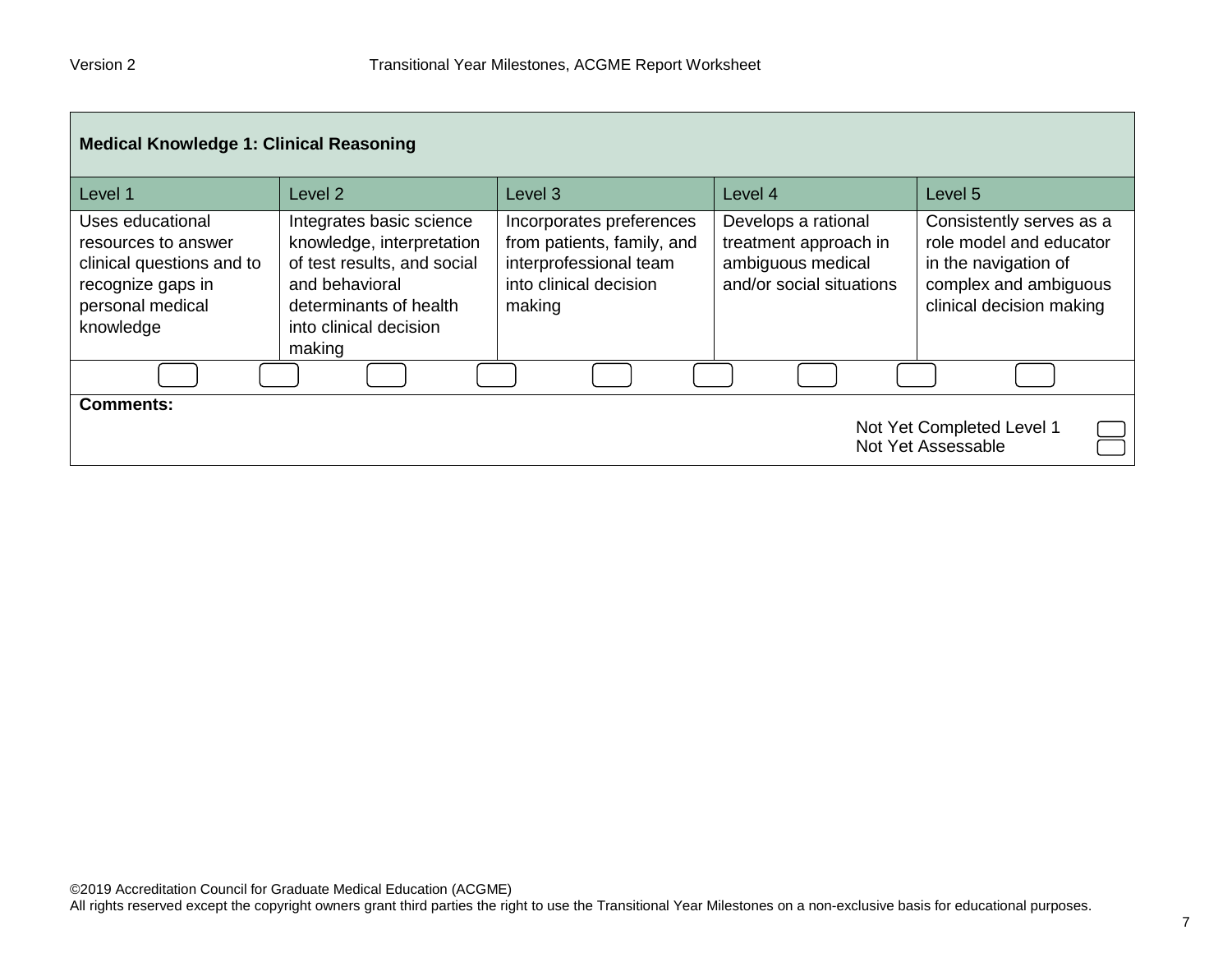| Medical Knowledge 2: Procedural Knowledge and Informed Consent                           |                                                                                                             |                                                                                                                            |                                                                                                                                    |                                                                                                             |
|------------------------------------------------------------------------------------------|-------------------------------------------------------------------------------------------------------------|----------------------------------------------------------------------------------------------------------------------------|------------------------------------------------------------------------------------------------------------------------------------|-------------------------------------------------------------------------------------------------------------|
| Level 1                                                                                  | Level <sub>2</sub>                                                                                          | Level 3                                                                                                                    | Level 4                                                                                                                            | Level 5                                                                                                     |
| Describes indications/<br>contraindications and<br>complications of<br>common procedures | Accurately documents<br>procedures in medical<br>record in a timely manner                                  | Demonstrates knowledge<br>of indicated follow-up<br>measures after<br>procedures and<br>recognizes common<br>complications | Recognizes and<br>provides initial<br>management of<br>complications                                                               | Anticipates potential<br>complications and<br>discusses with attending                                      |
| Describes informed<br>consent process                                                    | Counsels patients and<br>obtains informed consent<br>for common diagnostic<br>and therapeutic<br>procedures | Incorporates patient<br>preferences in procedural<br>decision making;<br>assesses patient<br>understanding                 | Describes procedural<br>appropriateness in the<br>context of the patient's<br>clinical scenario,<br>addressing patient<br>concerns | Discusses potential<br>treatment progression<br>with patient and family,<br>based on procedural<br>outcomes |
|                                                                                          |                                                                                                             |                                                                                                                            |                                                                                                                                    |                                                                                                             |
| <b>Comments:</b>                                                                         |                                                                                                             |                                                                                                                            |                                                                                                                                    | Not Yet Completed Level 1<br>Not Yet Assessable                                                             |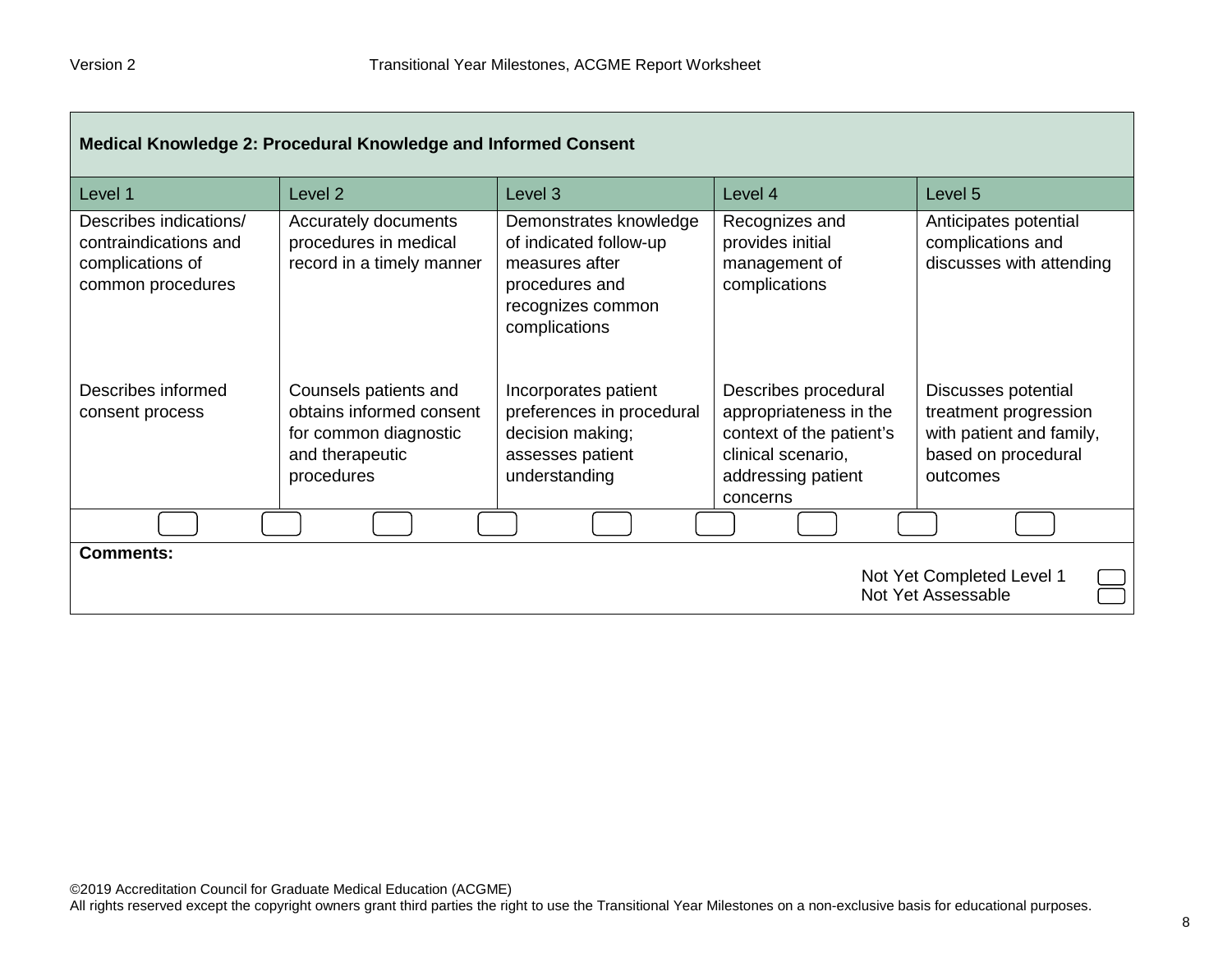| Systems-Based Practice 1: Patient Safety and Quality Improvement                          |                                                                                                                                            |                                                                                                |                                                                                                                         |                                                                                                                               |
|-------------------------------------------------------------------------------------------|--------------------------------------------------------------------------------------------------------------------------------------------|------------------------------------------------------------------------------------------------|-------------------------------------------------------------------------------------------------------------------------|-------------------------------------------------------------------------------------------------------------------------------|
| Level 1                                                                                   | Level 2                                                                                                                                    | Level <sub>3</sub>                                                                             | Level 4                                                                                                                 | Level <sub>5</sub>                                                                                                            |
| Demonstrates<br>knowledge of common<br>patient safety events                              | Identifies system factors<br>that lead to patient safety<br>events                                                                         | Participates in analysis of<br>patient safety events<br>(simulated or actual)                  | Conducts analysis of<br>patient safety events<br>and offers error<br>prevention strategies<br>(simulated or actual)     | Actively engages teams<br>and processes to modify<br>systems to prevent<br>patient safety events                              |
| Demonstrates<br>knowledge of how to<br>report patient safety<br>events                    | Reports patient safety<br>events through<br>institutional reporting<br>systems (simulated or<br>actual)                                    | Participates in disclosure<br>of patient safety events to<br>the team (simulated or<br>actual) | Participates in<br>disclosure of patient<br>safety events to patients<br>and families (simulated<br>or actual)          | Role models or mentors<br>others in the disclosure of<br>patient safety events                                                |
| Demonstrates<br>knowledge of basic<br>quality improvement<br>methodologies and<br>metrics | Describes programmatic<br>or institutional quality<br>improvement initiatives<br>(e.g., handwashing,<br>reducing needle stick<br>injuries) | Participates in<br>programmatic or<br>institutional quality<br>improvement initiatives         | Demonstrates the skills<br>required to identify,<br>develop, implement,<br>and analyze a quality<br>improvement project | Creates, implements, and<br>assesses quality<br>improvement initiatives at<br>the institutional or<br>community systems level |
|                                                                                           |                                                                                                                                            |                                                                                                |                                                                                                                         |                                                                                                                               |
| <b>Comments:</b><br>Not Yet Completed Level 1                                             |                                                                                                                                            |                                                                                                |                                                                                                                         |                                                                                                                               |

 $\overline{\phantom{0}}$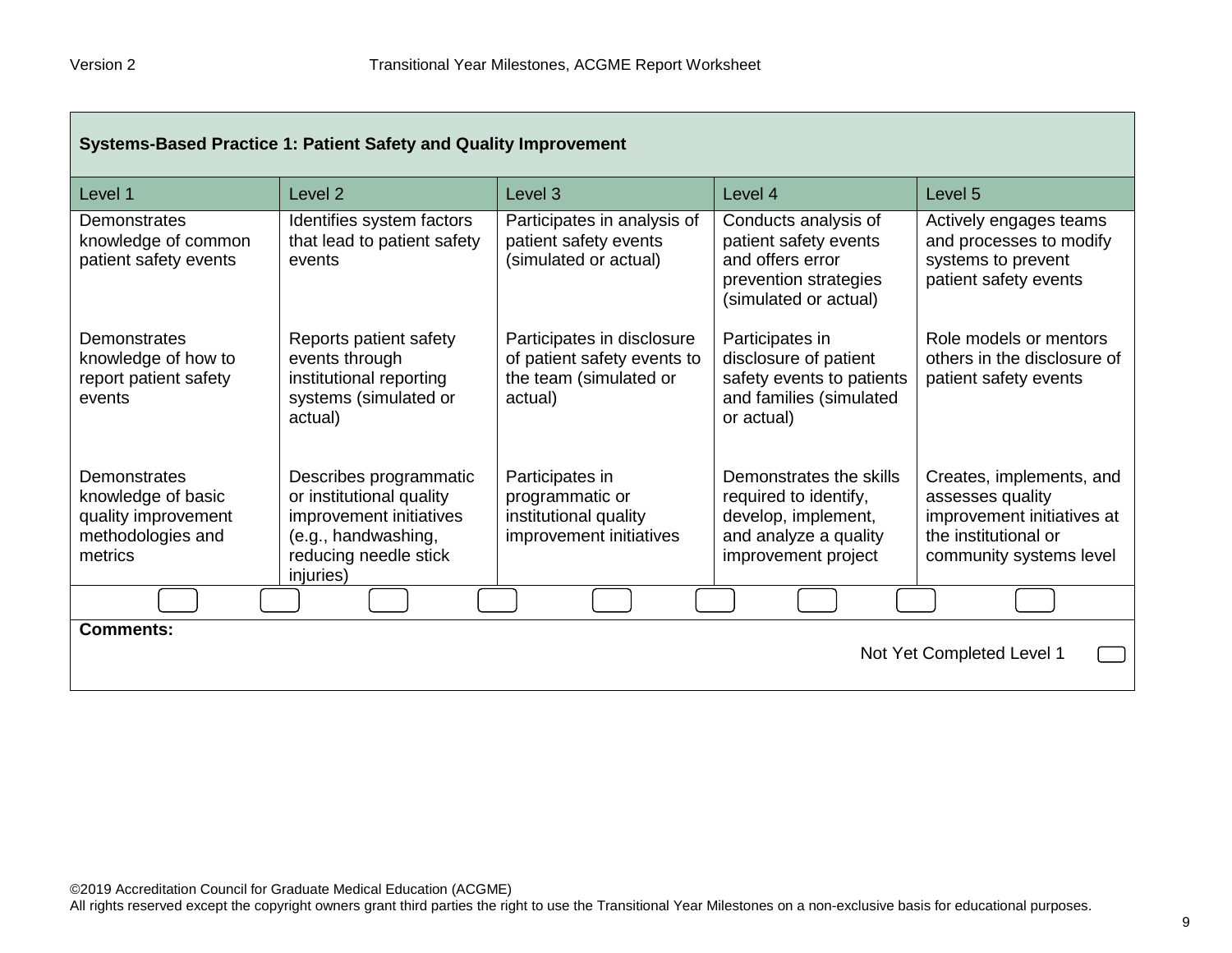г

| Systems-Based Practice 2: System Navigation for Patient-Centered Care                     |                                                                                                                                    |                                                                                                                                       |                                                                                                                                                    |                                                                                                                                              |
|-------------------------------------------------------------------------------------------|------------------------------------------------------------------------------------------------------------------------------------|---------------------------------------------------------------------------------------------------------------------------------------|----------------------------------------------------------------------------------------------------------------------------------------------------|----------------------------------------------------------------------------------------------------------------------------------------------|
| Level 1                                                                                   | Level <sub>2</sub>                                                                                                                 | Level <sub>3</sub>                                                                                                                    | Level 4                                                                                                                                            | Level <sub>5</sub>                                                                                                                           |
| Demonstrates<br>knowledge of care<br>coordination                                         | Coordinates care of<br>patients in routine clinical<br>situations effectively using<br>the resources of<br>interprofessional teams | Coordinates care of<br>patients in complex<br>clinical situations<br>effectively using the<br>resources of<br>interprofessional teams | <b>Efficiently coordinates</b><br>patient-centered care<br>using interprofessional<br>teams                                                        | Leads and role models<br>effective coordination of<br>patient-centered care<br>among different<br>disciplines and specialties                |
| Identifies key elements<br>for safe and effective<br>transitions of care and<br>hand-offs | Performs safe and<br>effective transitions of<br>care/hand-offs in routine<br>clinical situations                                  | Reassesses patient and<br>anticipates patient<br>specific factors that may<br>lead to readmission                                     | Performs safe and<br>effective transitions of<br>care/hand-offs in<br>complex clinical<br>situations and across<br>health care delivery<br>systems | Role models and<br>advocates for safe and<br>effective transitions of<br>care/hand-offs within and<br>across health care<br>delivery systems |
| Demonstrates                                                                              | Identifies resources to<br>meet the health needs                                                                                   | Uses local resources                                                                                                                  | Participates in changing                                                                                                                           | Leads innovations and<br>advocates across                                                                                                    |
| knowledge of local<br>population and                                                      | and disparities of local                                                                                                           | effectively to meet the<br>needs of a patient                                                                                         | and adapting practice to<br>provide for the needs of                                                                                               | populations and                                                                                                                              |
| community health needs<br>and disparities                                                 | communities and<br>populations                                                                                                     | population and<br>community                                                                                                           | specific populations                                                                                                                               | communities towards<br>health/health care equity                                                                                             |
|                                                                                           |                                                                                                                                    |                                                                                                                                       |                                                                                                                                                    |                                                                                                                                              |
| <b>Comments:</b><br>Not Yet Completed Level 1                                             |                                                                                                                                    |                                                                                                                                       |                                                                                                                                                    |                                                                                                                                              |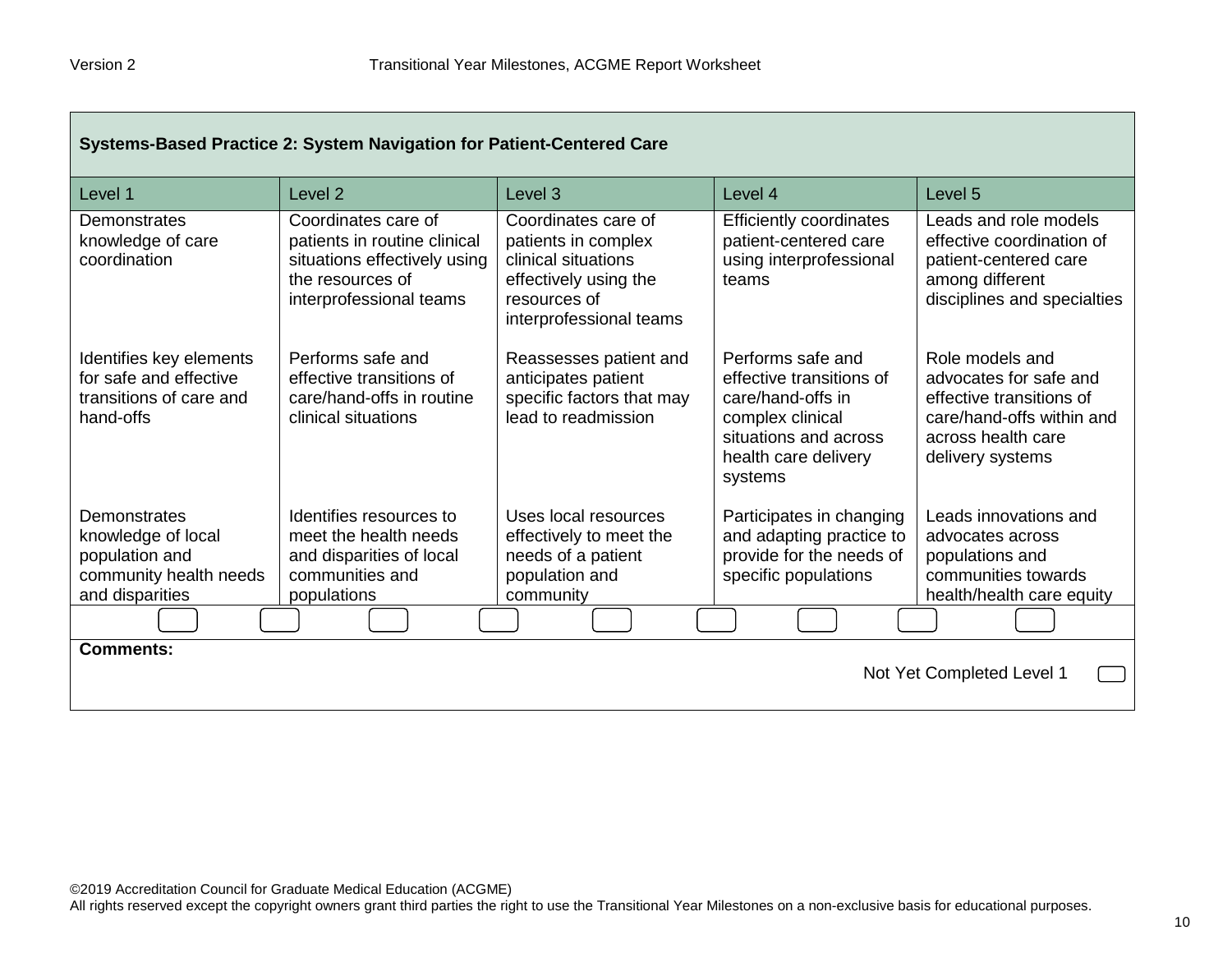| Systems-Based Practice 3: Physician Role in Health Care Systems                                                                                                                                                                 |                                                                                                                                         |                                                                                                                              |                                                                                                                                                             |                                                                                                                         |
|---------------------------------------------------------------------------------------------------------------------------------------------------------------------------------------------------------------------------------|-----------------------------------------------------------------------------------------------------------------------------------------|------------------------------------------------------------------------------------------------------------------------------|-------------------------------------------------------------------------------------------------------------------------------------------------------------|-------------------------------------------------------------------------------------------------------------------------|
| Level 1                                                                                                                                                                                                                         | Level <sub>2</sub>                                                                                                                      | Level <sub>3</sub>                                                                                                           | Level 4                                                                                                                                                     | Level 5                                                                                                                 |
| Identifies components of<br>the complex health care<br>system                                                                                                                                                                   | Describes the physician's<br>role and how the<br>interrelated components<br>of the complex health<br>care system impact<br>patient care | Analyzes how personal<br>practice affects the<br>system (e.g., length of<br>stay, readmission rates,<br>clinical efficiency) | Adapts personal<br>practice based on<br>practice habits data                                                                                                | Manages the interrelated<br>components of complex<br>health care systems for<br>efficient and effective<br>patient care |
| Describes basic health<br>payment systems (e.g.,<br>private, public,<br>government, and<br>uninsured care) and<br>different practice models<br>(e.g., fee for service,<br>capitated fees,<br>accountable care<br>organizations) | Describes the limitations<br>of payment models and<br>uses available patient<br>care resources                                          | Uses shared decision<br>making in delivering care<br>informed by patient-<br>specific payment models                         | Advocates for patient<br>care incorporating the<br>limitations of their<br>payment model (e.g.,<br>community resources,<br>patient assistance<br>resources) | Advocates for health<br>policy to better align<br>payment systems with<br>high-value care                               |
|                                                                                                                                                                                                                                 |                                                                                                                                         |                                                                                                                              |                                                                                                                                                             |                                                                                                                         |
| Comments:<br>Not Yet Completed Level 1                                                                                                                                                                                          |                                                                                                                                         |                                                                                                                              |                                                                                                                                                             |                                                                                                                         |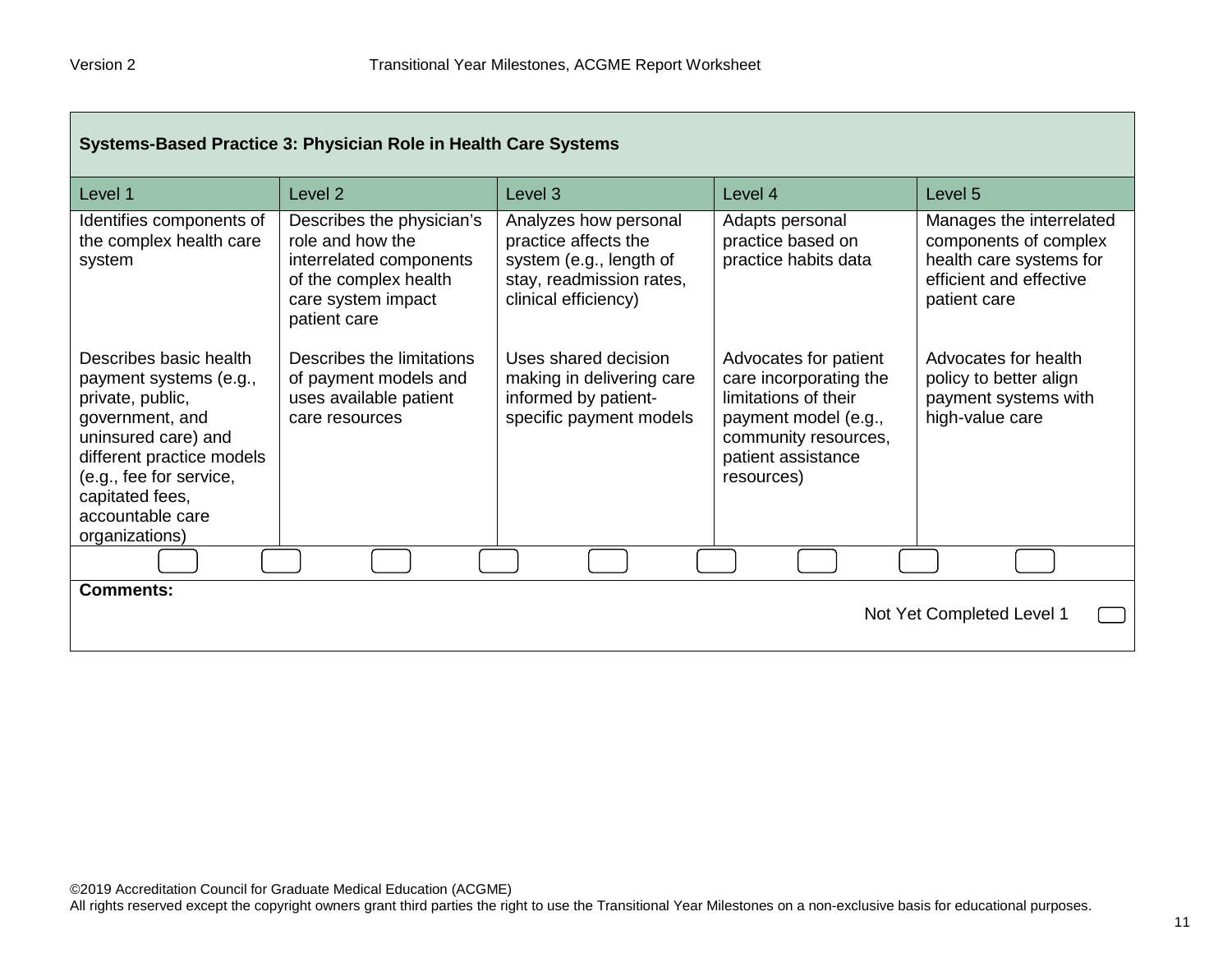| Practice-Based Learning and Improvement 1: Evidence-Based and Informed Practice                                                                                                    |                                                                                                                                                                          |                                                                                                                   |                                                                                          |                                                                                                                                                                |  |
|------------------------------------------------------------------------------------------------------------------------------------------------------------------------------------|--------------------------------------------------------------------------------------------------------------------------------------------------------------------------|-------------------------------------------------------------------------------------------------------------------|------------------------------------------------------------------------------------------|----------------------------------------------------------------------------------------------------------------------------------------------------------------|--|
| Level 1                                                                                                                                                                            | Level 2                                                                                                                                                                  | Level <sub>3</sub>                                                                                                | Level 4                                                                                  | Level 5                                                                                                                                                        |  |
| <b>Demonstrates</b><br>awareness of evidence-<br>based practice<br>parameters, how to<br>access and use available<br>evidence, and how to<br>assess the quality of the<br>evidence | Demonstrates critical<br>thinking of clinical<br>situations and<br>incorporates patient<br>preferences and values in<br>evidence-based care plan<br>for routine patients | Applies the best available<br>evidence, integrated with<br>patient preference, to the<br>care of complex patients | Navigates conflicting<br>evidence to guide care<br>tailored to individualized<br>patient | Coaches others to<br>critically appraise and<br>apply evidence for the<br>care of complex patients;<br>and/or participates in the<br>development of guidelines |  |
|                                                                                                                                                                                    |                                                                                                                                                                          |                                                                                                                   |                                                                                          |                                                                                                                                                                |  |
| <b>Comments:</b><br>Not Yet Completed Level 1                                                                                                                                      |                                                                                                                                                                          |                                                                                                                   |                                                                                          |                                                                                                                                                                |  |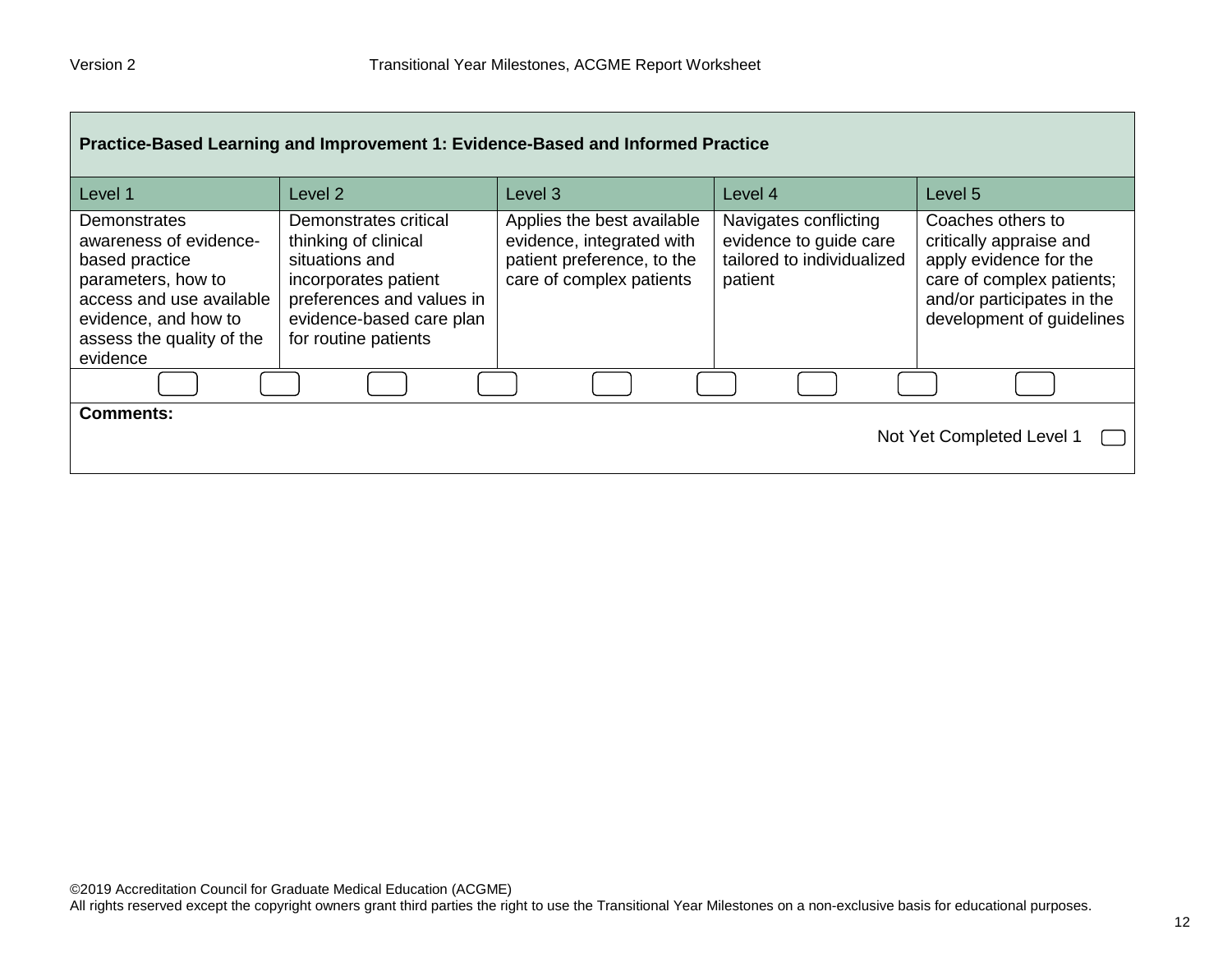| Practice-Based Learning and Improvement 2: Reflective Practice and Personal Growth       |                                                                                                     |                                                                                                                        |                                                                                                                                        |                                                                                                                                          |  |
|------------------------------------------------------------------------------------------|-----------------------------------------------------------------------------------------------------|------------------------------------------------------------------------------------------------------------------------|----------------------------------------------------------------------------------------------------------------------------------------|------------------------------------------------------------------------------------------------------------------------------------------|--|
| Level 1                                                                                  | Level 2                                                                                             | Level 3                                                                                                                | Level 4                                                                                                                                | Level 5                                                                                                                                  |  |
| Establishes personal and<br>professional<br>development goals and<br>tracks own progress | Recognizes when<br>performance falls short of<br>expectations and seeks<br>feedback for improvement | Seeks performance data<br>with the intention to<br>improve; independently<br>creates and implements a<br>learning plan | Uses performance data<br>to measure the<br>effectiveness of the<br>learning plan and<br>identifies when the plan<br>should be modified | Is able to coach others in<br>the identification of gaps<br>between knowledge and<br>performance and<br>formulate an improvement<br>plan |  |
| Seeks and is receptive to<br>feedback                                                    | Adapts behavior based on<br>feedback                                                                | Accurately self-assesses<br>strengths, weaknesses,<br>and opportunities for<br>improvement                             |                                                                                                                                        |                                                                                                                                          |  |
|                                                                                          |                                                                                                     |                                                                                                                        |                                                                                                                                        |                                                                                                                                          |  |
| <b>Comments:</b><br>Not Yet Completed Level 1                                            |                                                                                                     |                                                                                                                        |                                                                                                                                        |                                                                                                                                          |  |

ш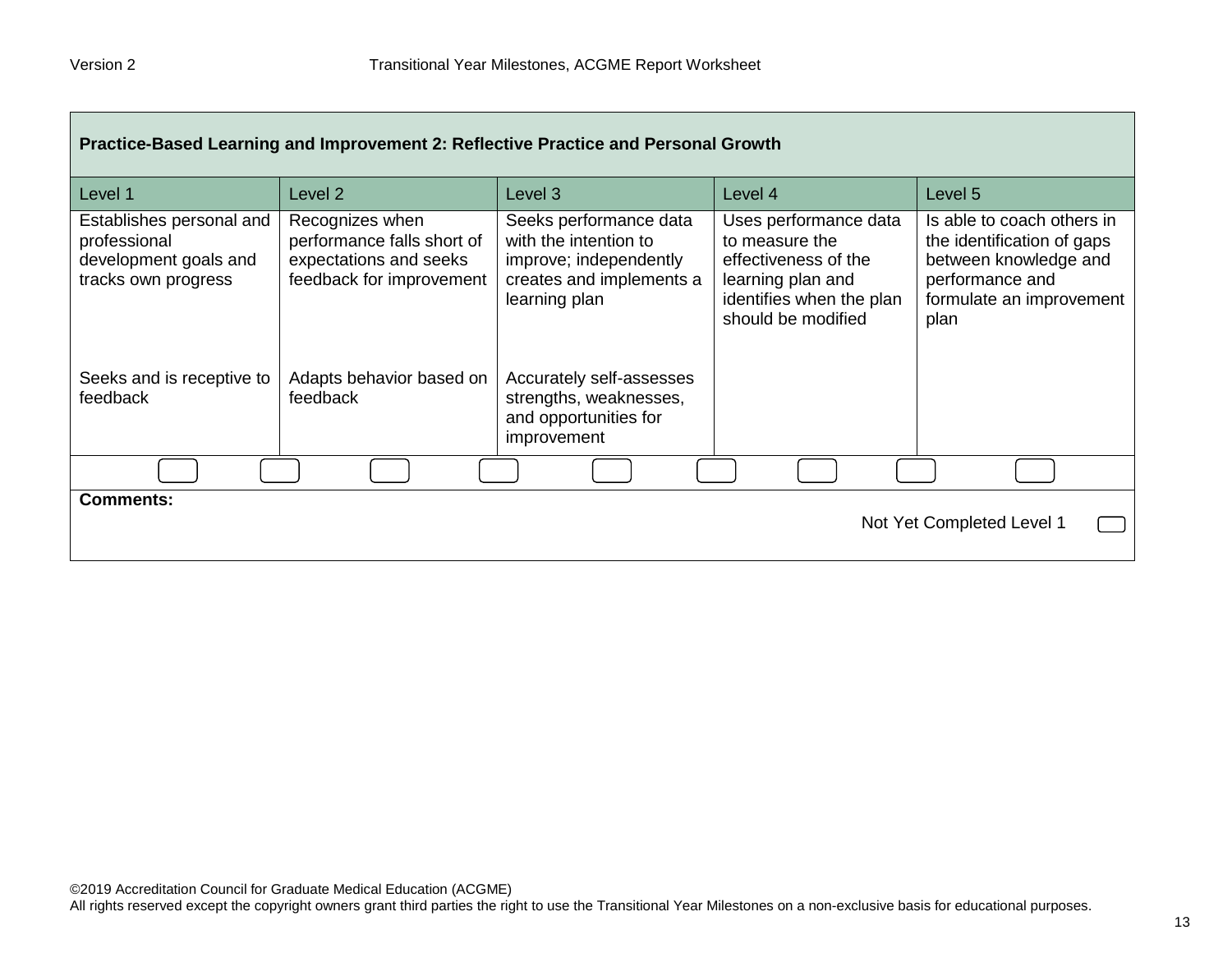| <b>Professionalism 1: Professional and Ethical Behavior</b>                                                                                                                                                                                        |                                                                              |                                                                                                          |                                                                                                                                                                                               |                                                                                                                                           |  |
|----------------------------------------------------------------------------------------------------------------------------------------------------------------------------------------------------------------------------------------------------|------------------------------------------------------------------------------|----------------------------------------------------------------------------------------------------------|-----------------------------------------------------------------------------------------------------------------------------------------------------------------------------------------------|-------------------------------------------------------------------------------------------------------------------------------------------|--|
| Level 1                                                                                                                                                                                                                                            | Level <sub>2</sub>                                                           | Level <sub>3</sub>                                                                                       | Level 4                                                                                                                                                                                       | Level 5                                                                                                                                   |  |
| Identifies ethical<br>decision-making skills<br>specific to clinical work                                                                                                                                                                          | Identifies and describes<br>potential triggers for<br>professionalism lapses | Demonstrates<br>professional behavior in<br>routine and complex<br>situations                            | Demonstrates<br>professional behavior in<br>conflictual and/or<br>stressful situations                                                                                                        | Intervenes to prevent<br>professional and ethical<br>lapses in self and others                                                            |  |
| Demonstrates<br>knowledge of the<br>ethical principles<br>underlying informed<br>consent, surrogate<br>decision making,<br>advance directives.<br>confidentiality, error<br>disclosure, stewardship<br>of limited resources,<br>and related topics | Applies knowledge of<br>ethical principles                                   | Recognizes need to seek<br>help from team members<br>to manage and resolve<br>complex ethical situations | Uses appropriate<br>resources for managing<br>and resolving ethical<br>dilemmas as needed<br>(e.g., ethics)<br>consultations, literature<br>review, risk<br>management/legal<br>consultation) | Identifies and seeks to<br>address system-level<br>factors that induce or<br>exacerbate ethical<br>problems or impede their<br>resolution |  |
|                                                                                                                                                                                                                                                    |                                                                              |                                                                                                          |                                                                                                                                                                                               |                                                                                                                                           |  |
| <b>Comments:</b><br>Not Yet Completed Level 1                                                                                                                                                                                                      |                                                                              |                                                                                                          |                                                                                                                                                                                               |                                                                                                                                           |  |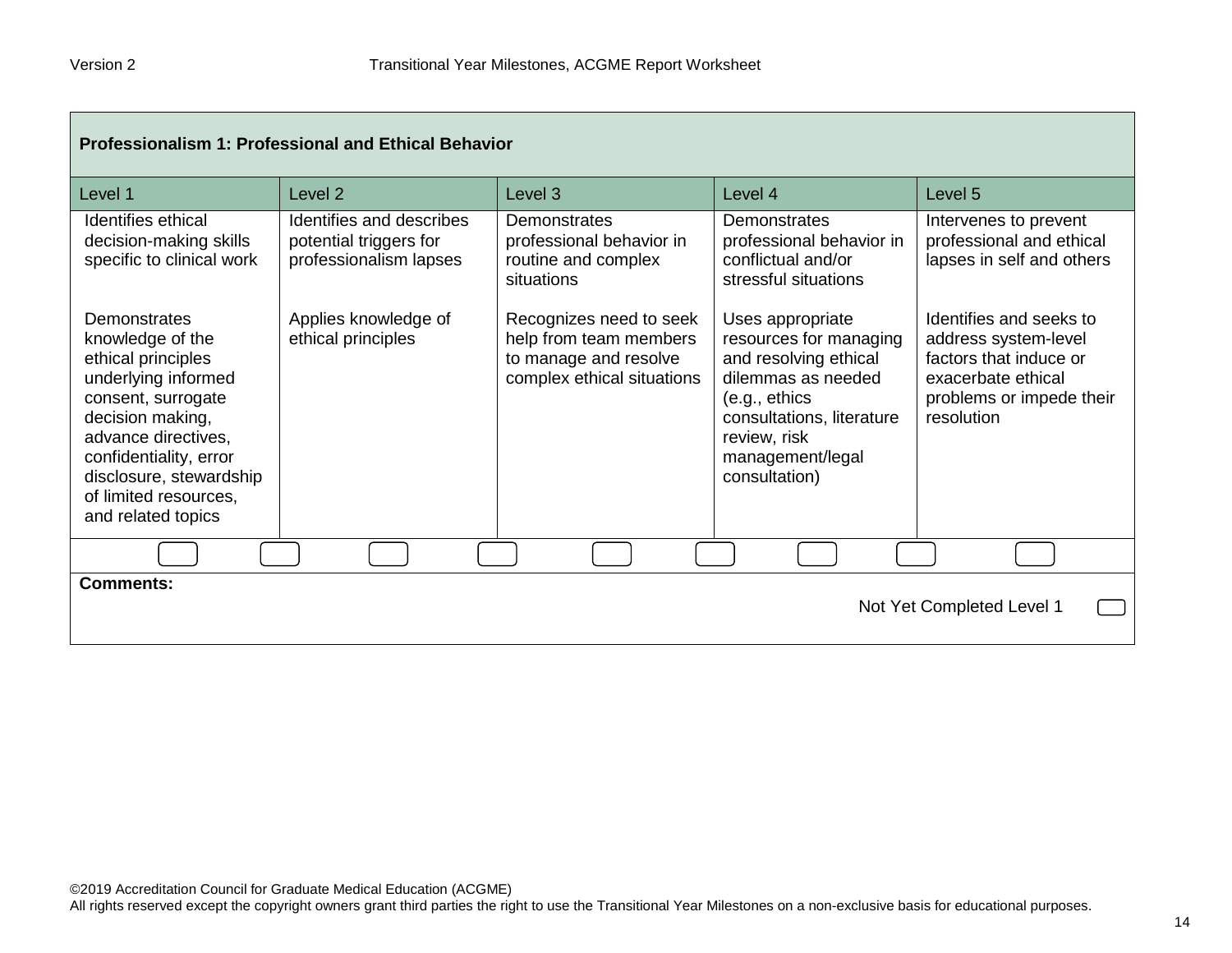г

| <b>Professionalism 2: Accountability and Conscientiousness</b>     |                                                                                                                                                          |                                                                                                                                                                          |                                                                                                                                                                                     |                                                                                                                            |  |
|--------------------------------------------------------------------|----------------------------------------------------------------------------------------------------------------------------------------------------------|--------------------------------------------------------------------------------------------------------------------------------------------------------------------------|-------------------------------------------------------------------------------------------------------------------------------------------------------------------------------------|----------------------------------------------------------------------------------------------------------------------------|--|
| Level 1                                                            | Level <sub>2</sub>                                                                                                                                       | Level <sub>3</sub>                                                                                                                                                       | Level 4                                                                                                                                                                             | Level <sub>5</sub>                                                                                                         |  |
| Completes tasks and<br>assigned responsibilities,<br>with guidance | Independently completes<br>tasks and assigned<br>responsibilities in a timely<br>manner with appropriate<br>attention to detail in<br>routine situations | Independently completes<br>tasks and assigned<br>responsibilities<br>in a timely manner with<br>appropriate attention to<br>detail in complex or<br>stressful situations | Proactively<br>communicates with<br>program staff members<br>regarding situations that<br>may impact own ability<br>to complete tasks and<br>responsibilities in a<br>timely manner | Intervenes in situations<br>that impact others' ability<br>to complete tasks and<br>responsibilities in a timely<br>manner |  |
| Arrives on time and<br>prepared for work                           | Takes responsibility for<br>personal actions and<br>performance                                                                                          | Admits errors and<br>proposes remediation as<br>necessary                                                                                                                |                                                                                                                                                                                     |                                                                                                                            |  |
|                                                                    |                                                                                                                                                          |                                                                                                                                                                          |                                                                                                                                                                                     |                                                                                                                            |  |
| <b>Comments:</b>                                                   |                                                                                                                                                          |                                                                                                                                                                          |                                                                                                                                                                                     | Not Yet Completed Level 1                                                                                                  |  |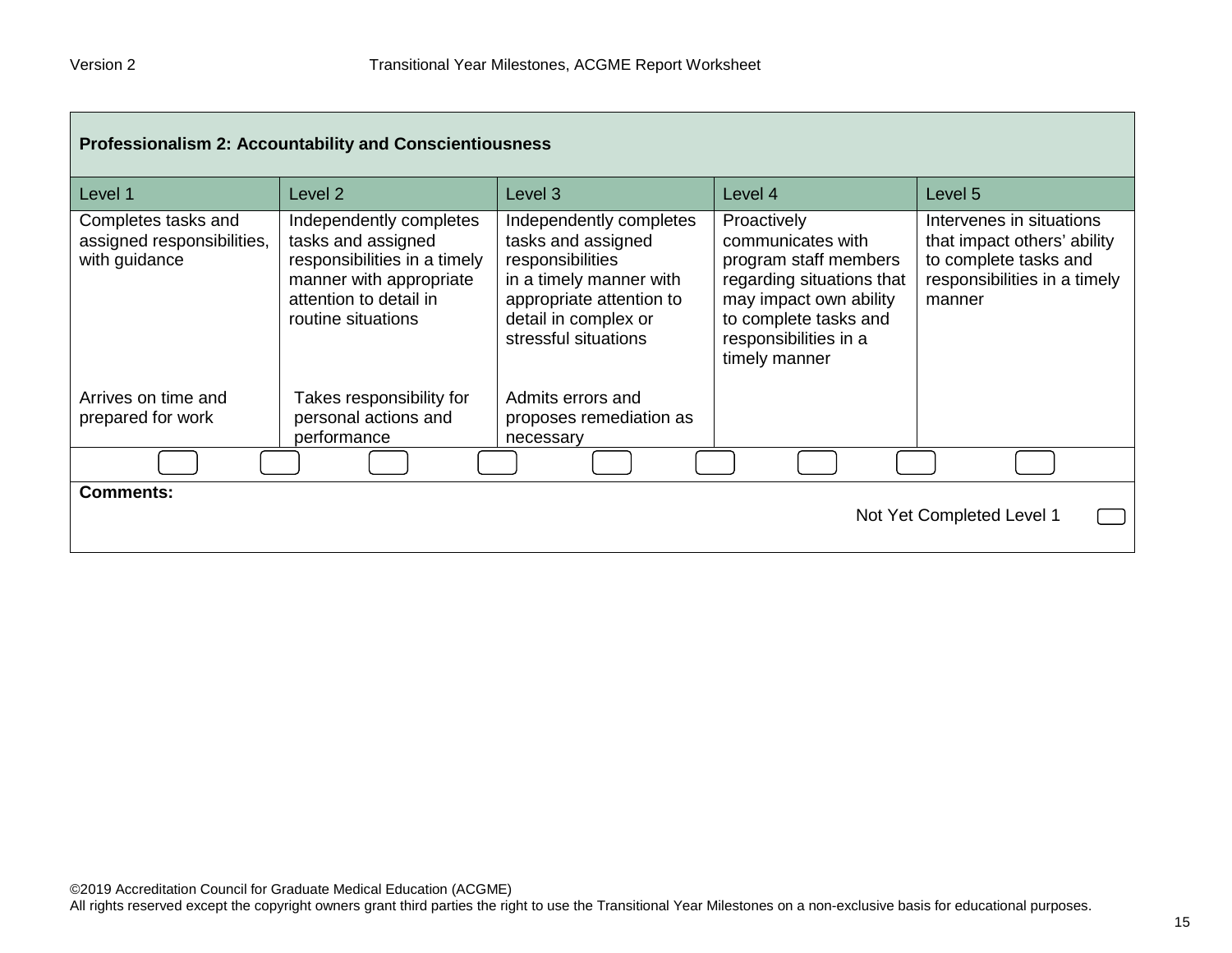| Professionalism 3: Self-Awareness and Help-Seeking                                  |                                                                                                                                                    |                                                                                                                        |                                                                                                                  |                                                                                                                                     |  |
|-------------------------------------------------------------------------------------|----------------------------------------------------------------------------------------------------------------------------------------------------|------------------------------------------------------------------------------------------------------------------------|------------------------------------------------------------------------------------------------------------------|-------------------------------------------------------------------------------------------------------------------------------------|--|
| Level 1                                                                             | Level <sub>2</sub>                                                                                                                                 | Level <sub>3</sub>                                                                                                     | Level 4                                                                                                          | Level 5                                                                                                                             |  |
| Recognizes status of<br>personal and<br>professional well-being,<br>with assistance | Independently recognizes<br>status of personal and<br>professional well-being                                                                      | With assistance,<br>proposes a plan to<br>optimize personal and<br>professional well-being                             | Independently develops<br>a plan to optimize<br>lifelong personal and<br>professional well-being                 | Coaches others when<br>emotional responses or<br>limitations in<br>knowledge/skills do not<br>meet professional<br>expectations     |  |
| Recognizes limits in the<br>knowledge/skills of self,<br>with assistance            | Independently recognizes<br>limits and the<br>knowledge/skills of self or<br>team and demonstrates<br>appropriate help-seeking<br><b>behaviors</b> | With assistance,<br>proposes a plan to<br>remediate or improve<br>limits in the<br>knowledge/skills of self or<br>team | Independently develops<br>a plan to remediate or<br>improve limits in the<br>knowledge/skills of self<br>or team | Strives for self-<br>improvement to provide<br>the highest quality of<br>patient care through<br>lifelong learning and<br>education |  |
|                                                                                     |                                                                                                                                                    |                                                                                                                        |                                                                                                                  |                                                                                                                                     |  |
| <b>Comments:</b><br>Not Yet Completed Level 1                                       |                                                                                                                                                    |                                                                                                                        |                                                                                                                  |                                                                                                                                     |  |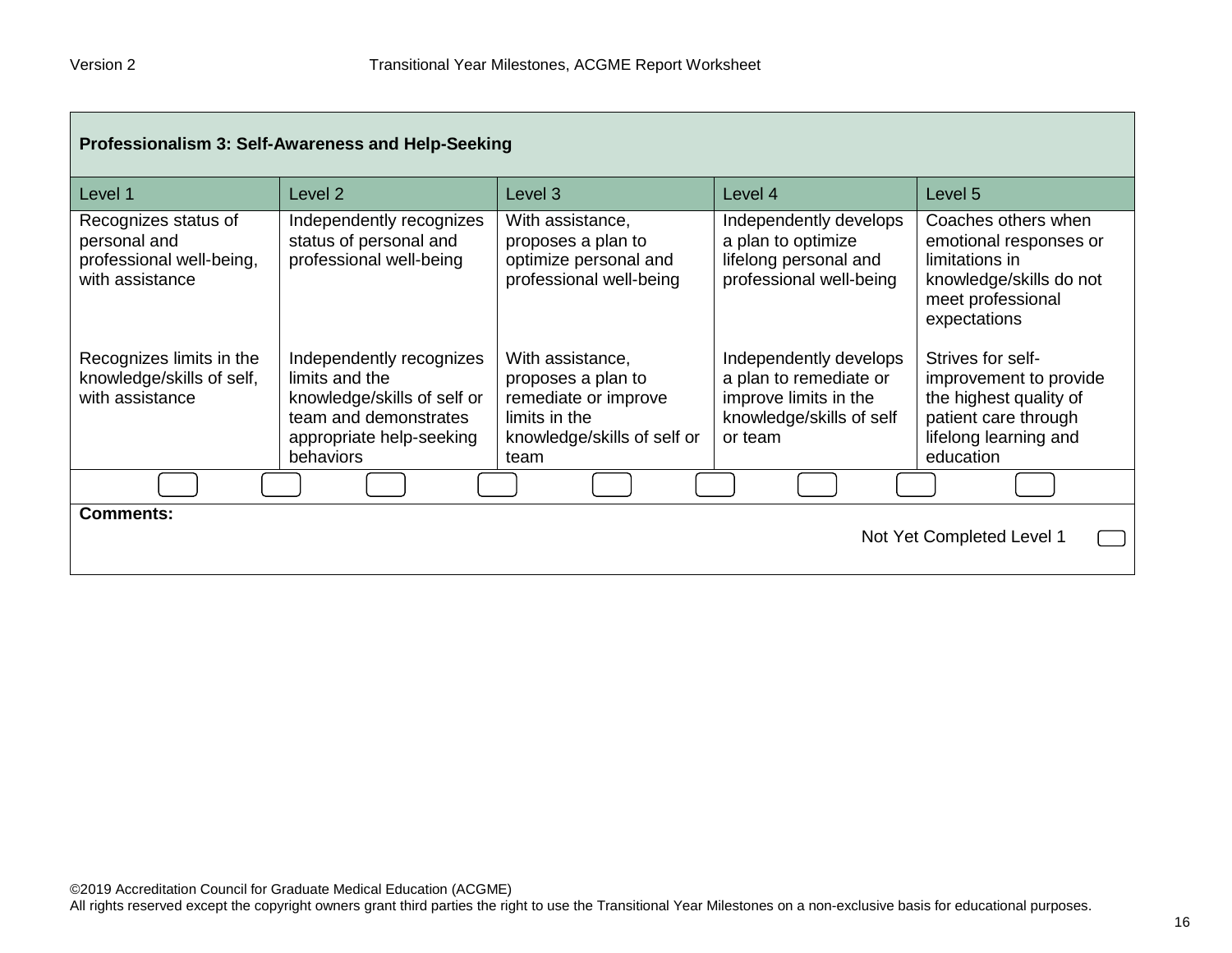| Interpersonal and Communication Skills 1: Patient and Family-Centered Communication                                                                                           |                                                                                                                               |                                                                                                                           |                                                                                                                                                 |                                                                                                                                                |  |
|-------------------------------------------------------------------------------------------------------------------------------------------------------------------------------|-------------------------------------------------------------------------------------------------------------------------------|---------------------------------------------------------------------------------------------------------------------------|-------------------------------------------------------------------------------------------------------------------------------------------------|------------------------------------------------------------------------------------------------------------------------------------------------|--|
| Level 1                                                                                                                                                                       | Level 2                                                                                                                       | Level 3                                                                                                                   | Level 4                                                                                                                                         | Level 5                                                                                                                                        |  |
| Uses language and<br>nonverbal behavior to<br>demonstrate respect and<br>establish rapport                                                                                    | Establishes a therapeutic<br>relationship in<br>straightforward<br>encounters using active<br>listening and clear<br>language | Establishes a therapeutic<br>relationship<br>in challenging patient<br>encounters                                         | Easily establishes<br>therapeutic<br>relationships, with<br>attention to<br>patient/family concerns<br>and context, regardless<br>of complexity | Mentors others in<br>situational awareness and<br>critical self-reflection to<br>consistently develop<br>positive therapeutic<br>relationships |  |
| Identifies common<br>barriers to effective<br>communication (e.g.,<br>language, disability)<br>while accurately<br>communicating own role<br>within the health care<br>system | Identifies complex<br>barriers to effective<br>communication (e.g.,<br>health literacy, cultural,<br>personal bias)           | Identifies and uses<br>available resources to<br>ameliorate barriers in<br>communication                                  | Anticipates and<br>consistently uses<br>resources to ameliorate<br>barriers in<br>communication                                                 | Develops educational<br>tools or methods to<br>ameliorate<br>communication barriers                                                            |  |
| Identifies the need to<br>adjust communication<br>strategies based on<br>assessment of<br>patient/family<br>expectations                                                      | Organizes and initiates<br>communication with<br>patient/family to clarify<br>expectations                                    | With guidance, sensitively<br>and compassionately<br>delivers medical<br>information and elicits<br>patient/family values | Independently, uses<br>shared decision making<br>to make a personalized<br>care plan                                                            | Role models shared<br>decision making in<br>patient/family<br>communication, including<br>those with a high degree<br>of uncertainty/conflict  |  |
|                                                                                                                                                                               |                                                                                                                               |                                                                                                                           |                                                                                                                                                 |                                                                                                                                                |  |
| <b>Comments:</b><br>Not Yet Completed Level 1                                                                                                                                 |                                                                                                                               |                                                                                                                           |                                                                                                                                                 |                                                                                                                                                |  |

All rights reserved except the copyright owners grant third parties the right to use the Transitional Year Milestones on a non-exclusive basis for educational purposes.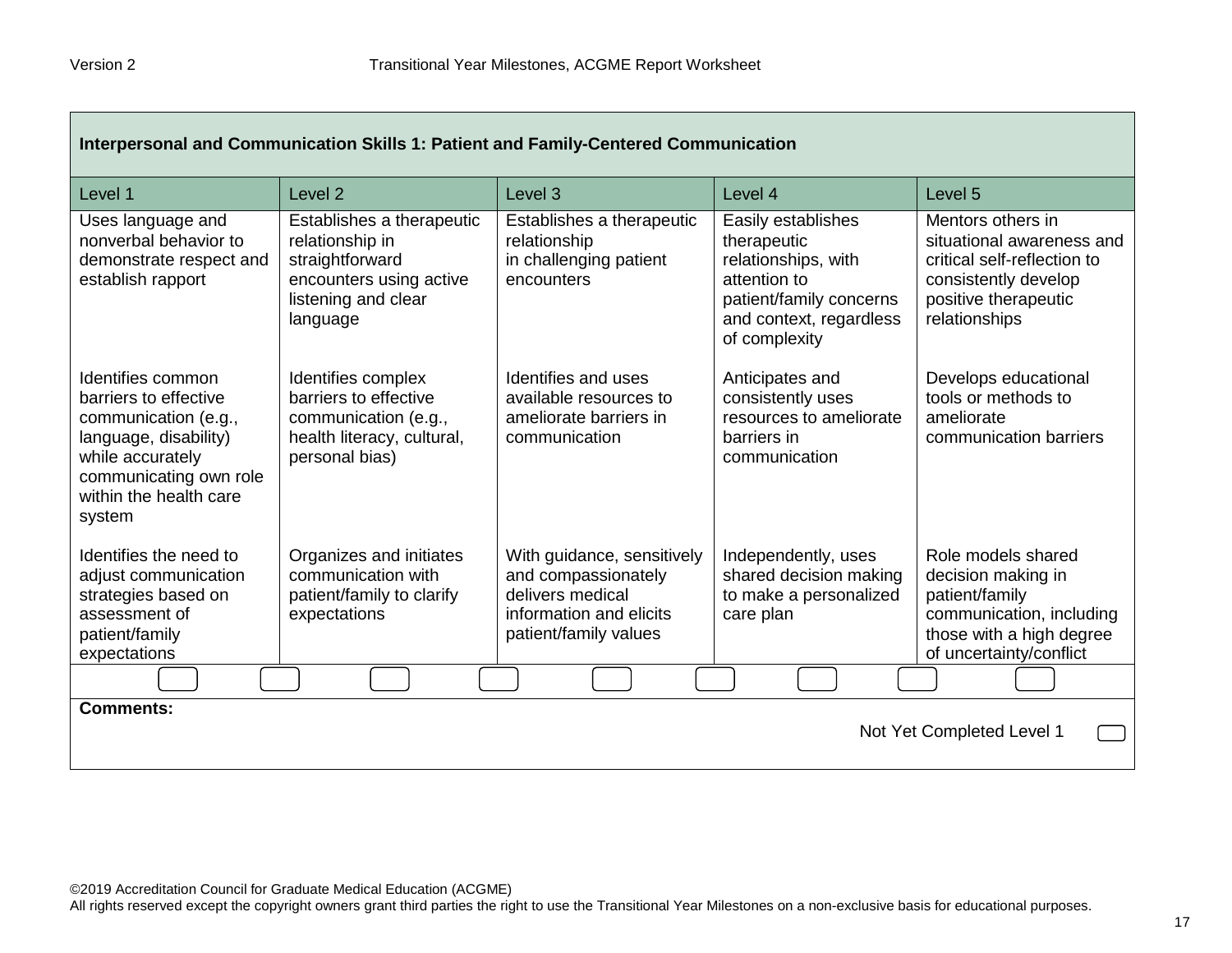| Interpersonal and Communication Skills 2: Interprofessional and Team Communication |                                                                                          |                                                                            |                                                                                                                 |                                                                                                                                                 |  |
|------------------------------------------------------------------------------------|------------------------------------------------------------------------------------------|----------------------------------------------------------------------------|-----------------------------------------------------------------------------------------------------------------|-------------------------------------------------------------------------------------------------------------------------------------------------|--|
| Level 1                                                                            | Level 2                                                                                  | Level 3                                                                    | Level 4                                                                                                         | Level 5                                                                                                                                         |  |
| Respectfully requests a<br>routine consultation                                    | Clearly and concisely<br>explains clinical scenario<br>and rationale for<br>consultation | Checks own<br>understanding of<br>consultant<br>recommendations            | Coordinates<br>recommendations from<br>different members of<br>the health care team to<br>optimize patient care | Role models flexible<br>communication strategies<br>that value input from all<br>health care team<br>members, resolving<br>conflict when needed |  |
| Uses language that<br>values all members of<br>the health care team                | Communicates<br>information effectively<br>with all health care team<br>members          | Uses active listening to<br>adapt communication<br>style to fit team needs |                                                                                                                 |                                                                                                                                                 |  |
| Provides prompt,<br>objective and honest<br>feedback on<br>evaluations             | Solicits feedback on<br>performance as a<br>member of the health<br>care team            | Communicates concerns<br>and provides feedback to<br>peers and learners    | Communicates<br>feedback and<br>constructive criticism to<br>superiors                                          | Facilitates regular health<br>care team-based<br>feedback in complex<br>situations                                                              |  |
|                                                                                    |                                                                                          |                                                                            |                                                                                                                 |                                                                                                                                                 |  |
| <b>Comments:</b>                                                                   |                                                                                          |                                                                            |                                                                                                                 | Not Yet Completed Level 1                                                                                                                       |  |